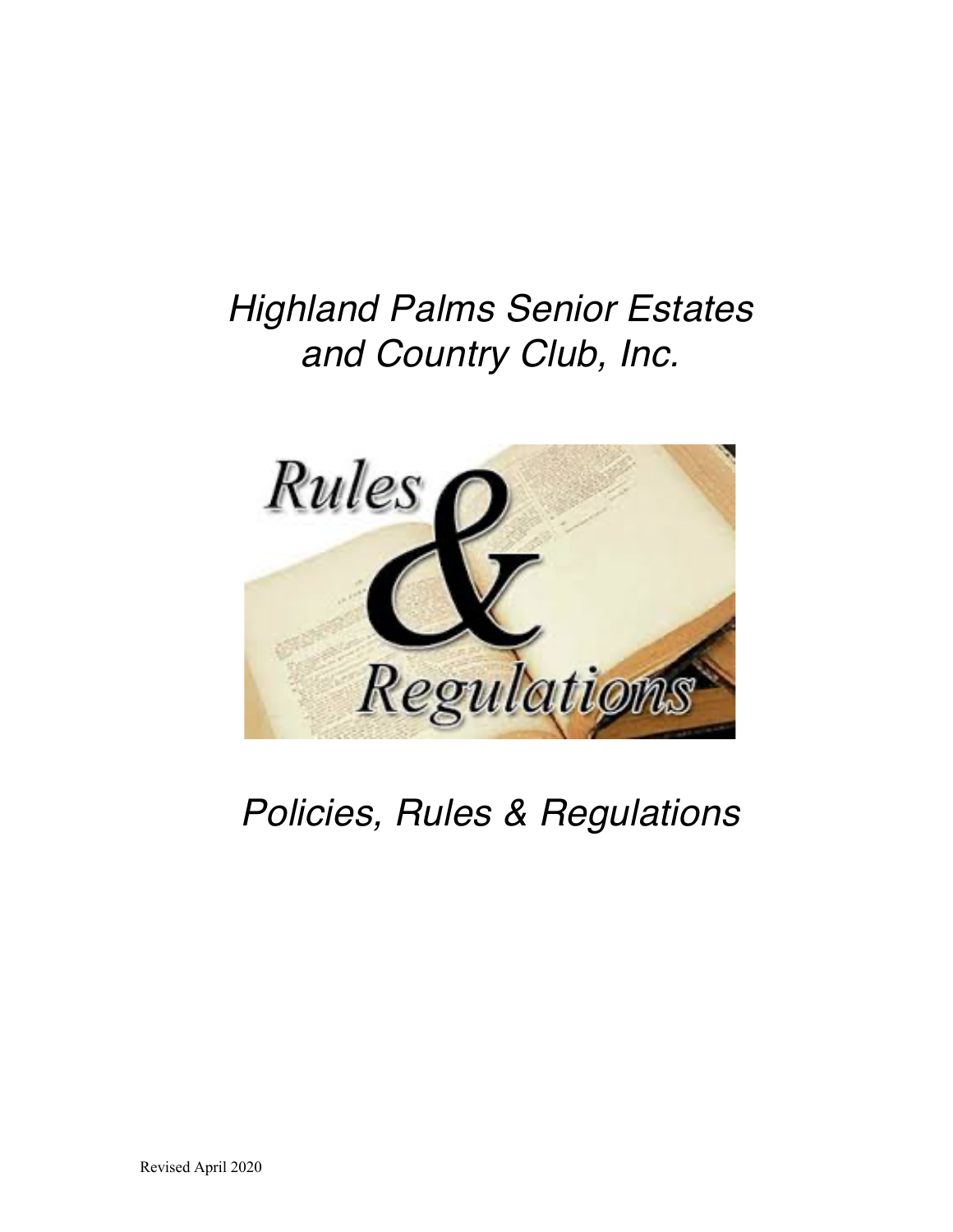# **Table of Contents**

### **IMPORTANT INFORMATION**

EARTHQUAKE PREPAREDNESS. Residents should have emergency supplies on hand in case of an earthquake. For example, you should have a portable radio, flashlight, fresh batteries, first-aid book and kit, a fire extinguisher, enough bottled water for 3-4 days per person, canned and dry food for one week per person, a ma26101 al can opener, sanitary needs (toilet paper, etc.), fresh matches, a Swiss Army Knife, tools such as pliers, screw drivers, electrical tape, hammer, and a small crowbar.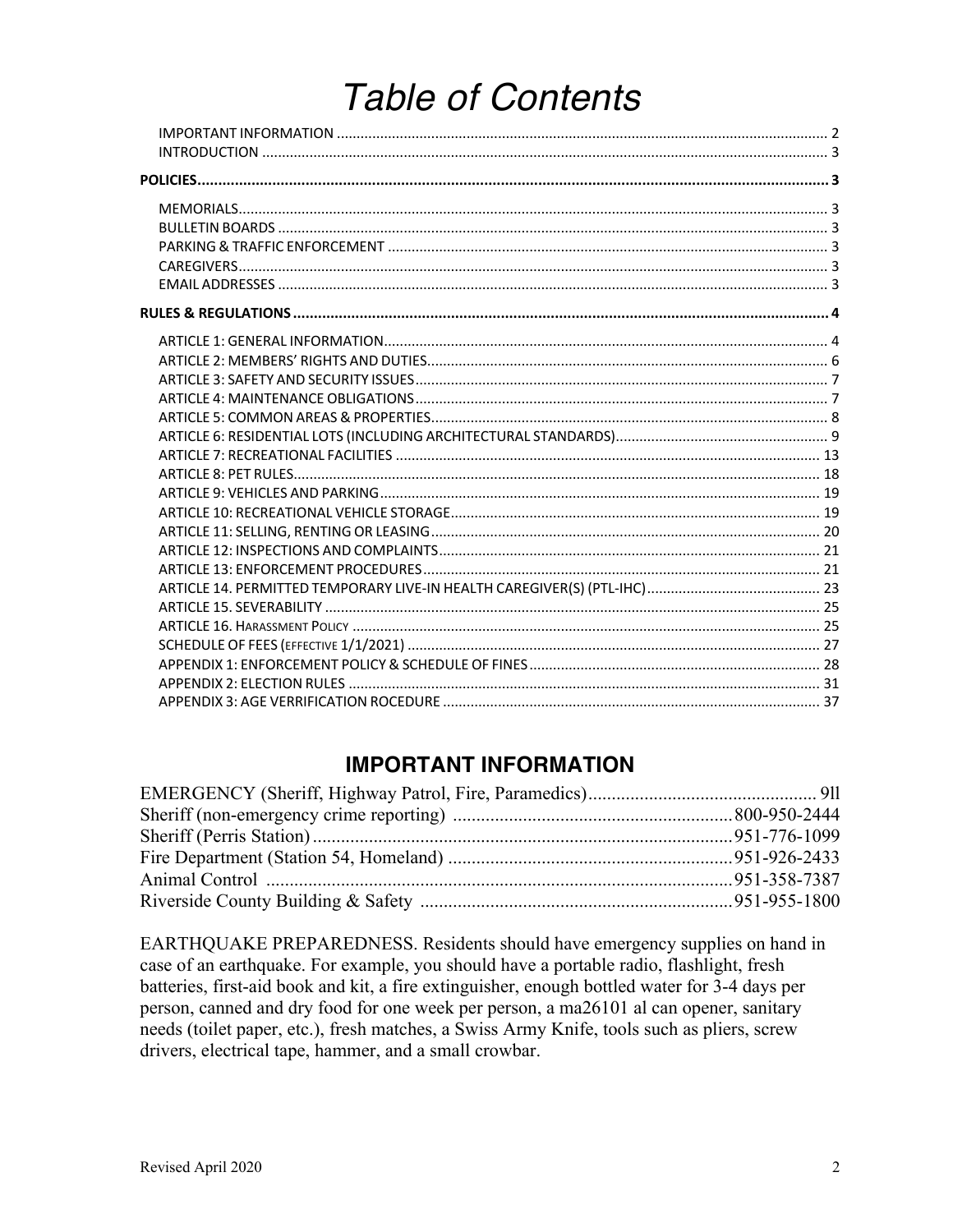#### **INTRODUCTION**

Welcome to the Highland Palms Senior Estates and Country Club Inc. (Association). The Association is a planned residential community, governed by its Bylaws, CC&Rs and Policies, Rules & Regulations. These Policies, Rules and Regulations will help you become acquainted with the Association and how it operates. Our goal is to maintain the highest standards of privacy, comfort, and safety for our residents. While we have no interest in the personal lifestyle of our residents, rules have been developed over time to help avoid disputes and to provide the highest level of wellbeing for the owners. Most of them are common sense and most residents will naturally follow them.

# **POLICIES**

#### **MEMORIALS**

It is the policy of the Association to encourage contributions of trees, shrubs or other items in memory of a deceased Resident. The Board of Directors must approve placement of such contributions on Common Areas/Property.

#### **BULLETIN BOARDS**

The Association provides public bulletin boards for the exclusive use of its members and the clubs established within the community. Persons or clubs posting are solely responsible for the content of their postings and no endorsement by the Association is given or implied. In addition to rules posted in the bulletin board area, and subject to change without notice by action of the Board, specific rules on the type of material which may not be posted is included in Section 7 of the Rules & Regulations section of this document.

#### **PARKING & TRAFFIC ENFORCEMENT**

The streets within Highland Palms are public thoroughfares subject to state and county laws. Although the Association has no authority to enforce the vehicle code, the Davis-Stirling act gives the Association authority to regulate parking by Members, Residents, Tenants, Caregivers and Guests, as well as members of their families on the public streets within the development. See Section 9, Vehicles and Parking.

#### **CAREGIVERS**

Residents are entitled to have a live-in health Caregiver when it is medically necessary. Unfortunately, neither state nor county laws in California, with one noticeable exception, have adequately regulated home health Caregivers who are hired privately to assist seniors. There have been many instances where that right has been abused; therefore, the Board has imposed requirements for, and restrictions on, Caregivers that are detailed in Section 14 of the Rules & Regulations section of this document.

#### **EMAIL ADDRESSES**

The Association shall not require Members to provide an email address. Any members wishing to include their email address as part of their membership records may do so, with the understanding that said email address is part of the public records of the Association that is subject to review and copying upon the request of any other Member of the Association.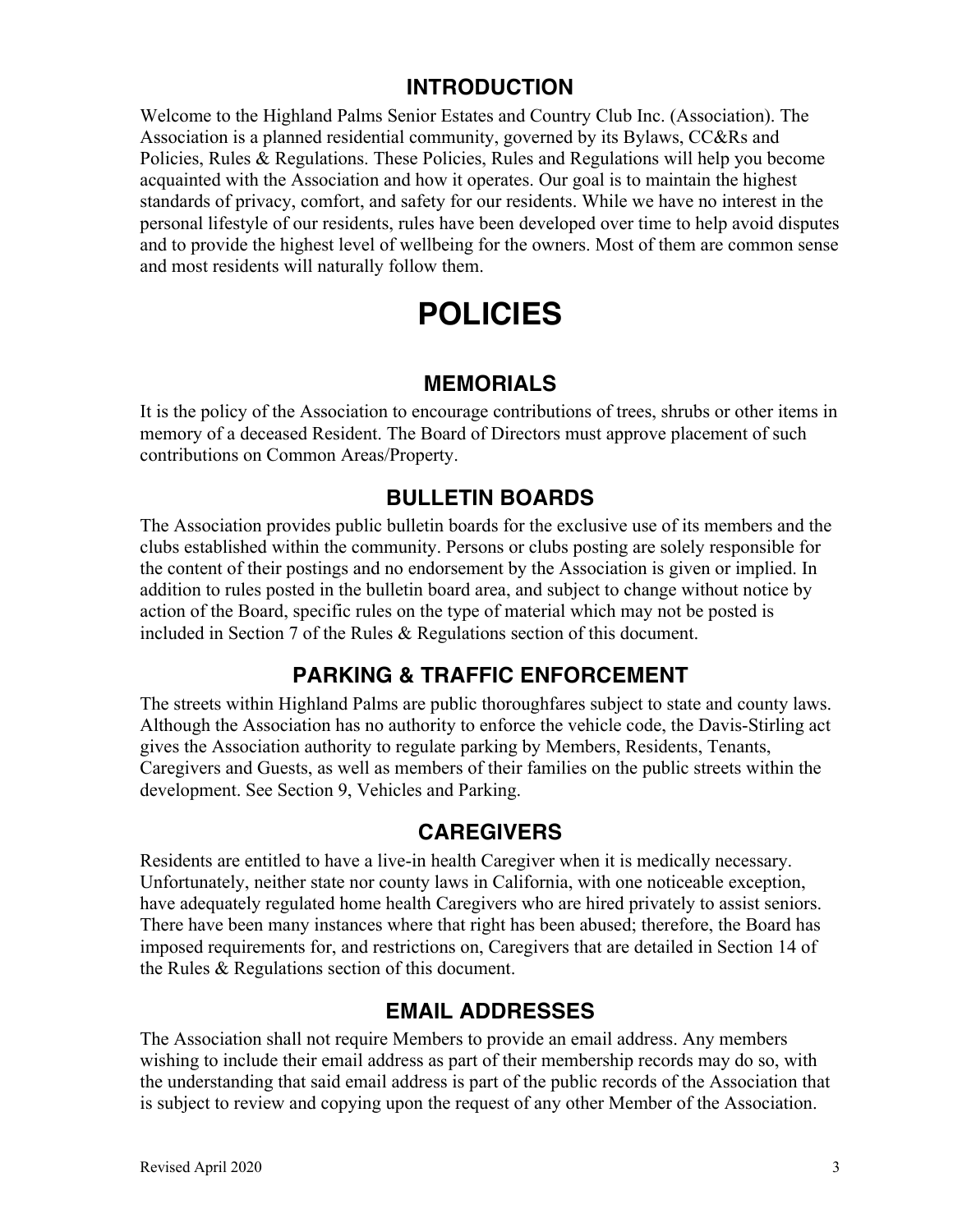# **RULES & REGULATIONS**

#### **ARTICLE 1: GENERAL INFORMATION**

- a. Governing Documents. In addition to various laws, the Association is governed by the following documents:
	- i. Articles of Incorporation. This document states the purposes of the Association as a nonprofit, mutual-benefit corporation.
	- ii. CC&Rs. The Declaration of Covenants, Conditions and Restrictions is recorded with the County of Riverside and creates the restrictions which are binding on each successive owner when agreeing to take title.
	- iii. Bylaws. The Bylaws provide various rules for Board meetings and membership meetings, election and removal of Directors, voting rights, etc.
	- iv. Policies, Rules and Regulations. The various rules and policies throughout this Handbook, which implement and amplify the restrictions found in the CC&Rs. In the event of a conflict between the Policies, Rules and Regulations of the Association and any other Governing Documents, the other Governing Documents shall prevail. (Civil Code §4205.
- b. Governed by Board of Directors. A Board of Directors that is elected by the membership and manages the Association. The Board sets policy and conducts business at meetings at which a quorum (i.e. majority) of the Board is present in person. Directors are accountable to the membership for the proper conduct of their duties. If a Director fails to perform his or her duties, he or she may be removed from the Board by the membership.
- c. Member and Tenant Insurance. The Association's insurance does not cover individual Member's or Tenant's person or property. It only covers the Association's Common Areas.
- d. Insurance Deductibles. In the event a loss is covered by the Association's insurance, payment of the deductible, if any, shall be as follows:
	- i. Negligence of Member. If a loss occurs as a result of the negligence or breach of CC&Rs by a Member or Member's family, guest, Invitees or tenants, or as a result of a failure of a portion of the manufactured or mobile home or its improvements within Member's or Member's Tenant's care, custody and control, and the loss results in a payment by the Association's insurance, then that Member shall pay the Association's deductible. (CC&Rs §14.3)
	- ii. Negligence of Association. If a loss occurs as a result of the negligence of the Association or as a result of a failure of a portion of the Common Areas that are within the Association's care, custody and control, and the loss results in a payment by the Association's insurance, the Association shall pay the deductible.
- e. Definitions.
	- i. Member: A Member is the OWNER of a Lot located within the Highland Palms Senior Estates and Country Club as more fully defined in the CC&Rs §1.21.
	- ii. Owner: An owner is any natural person or persons, partnership, trust, corporation or other entity with a publicly recorded ownership interest in, or is named on, the recorded deed to property at Highland Palms. Ownership does not extend to an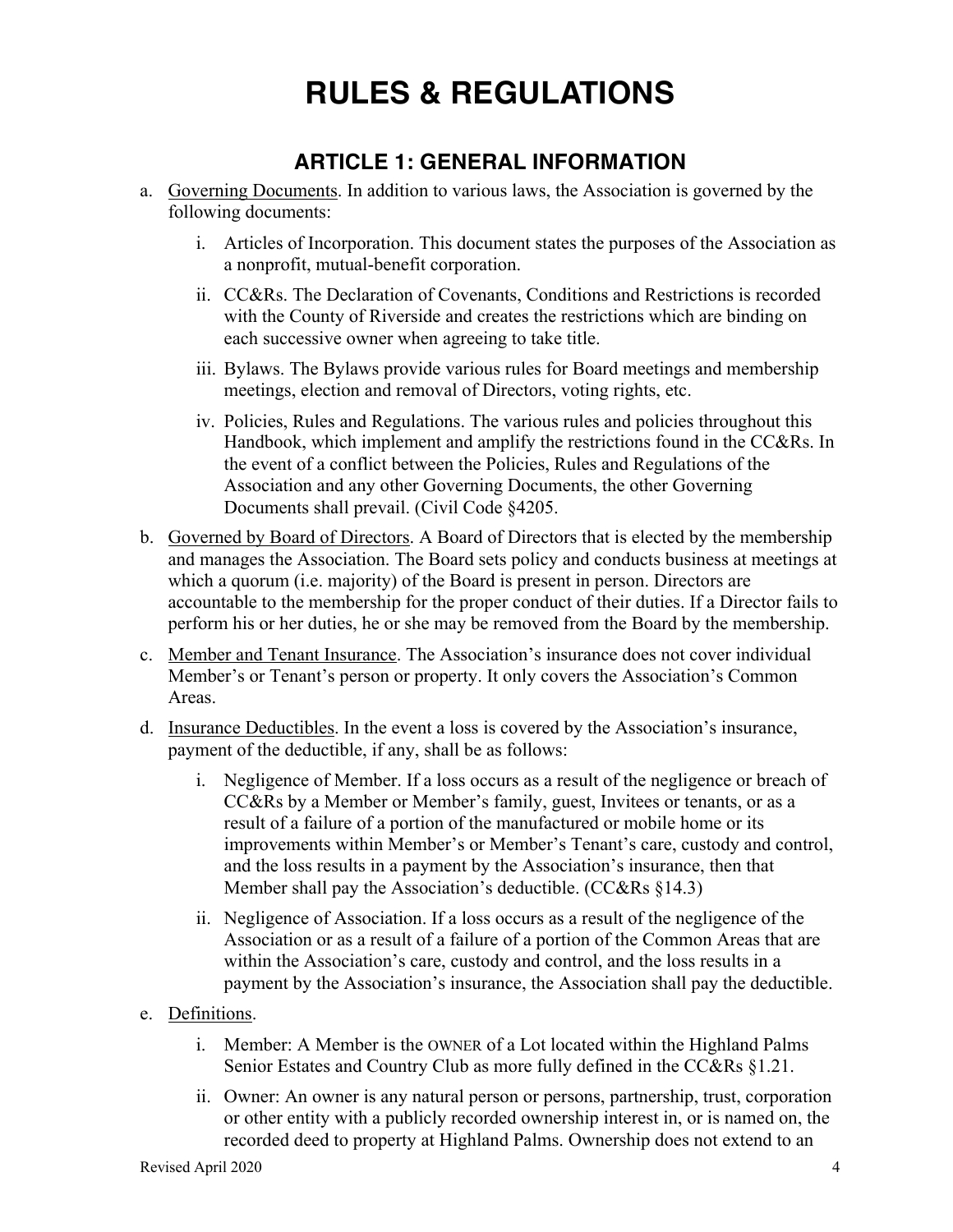interest that is held merely as security for the performance of an obligation. The terms Member and Owner may be used interchangeably.

- iii. Resident: Any person aged 55 years or more or who meets the definitions of qualified exceptions under federal, state or local laws and who physically resides in Highland Palms. A Resident includes:
	- 1. A Member;
	- 2. A Tenant;
	- 3. A conditional buyer (i.e. someone who is in the process of acquiring a property in Highland Palms under a sales contract.)
- iv. Tenant: A nonmember who rents, leases or otherwise occupies for any duration, with the Owner's consent, a property within Highland Palms and who is at least 55 years of age or who meets the definitions of qualified exceptions under federal, state or local laws. Tenants must be registered with the Association and must have gone through orientation before using any common facilities**.** Tenants have the right to use the Association's Common Area facilities, but are not Members and are not entitled to vote on Association business or to attend Association meetings.
- v. Caregiver: A person who resides with a Resident**,** who provides daily care for the Resident and who is acting under written instructions of the Resident's doctor. Caregivers do not have membership rights and are not entitled to attend Association meetings or to vote on Association business and have other restrictions and requirements as are detailed in the Caregiver Policy and in ARTICLE 14.
- vi. Guest: Any person other than a Resident or one of those listed above.
- vii. Residence: A residence is a manufactured or mobile home used for residential purposes on a lot located within Highland Palms. May also be referred to as a home.
- f. Membership privileges:
	- i. Use of common area recreational facilities is reserved exclusively to Residents, Tenants and to guests when accompanied by a Resident. Non-resident Owners who rent or lease their lot are deemed to transfer their right to use the common area recreational facilities to their Tenant.
	- ii. Only Members may vote on Association business.
	- iii. Members who do not physically reside in Highland Palms are considered guests and may not use common area recreational facilities, unless accompanied by a Resident.
- g. Employment: No Member, Resident or Tenant of Highland Palms, or their family members, may be a paid employee of Highland Palms Senior Estates & Country Club, Inc., or its Homeowner's Association. Family members include the following relatives, regardless of where they reside: (1) spouse; (2) children (whether dependent or not); (3) siblings; (4) parents; ((5) grandparents; (6) grandchildren. Family members also include any other person related by blood or marriage and living in the same household.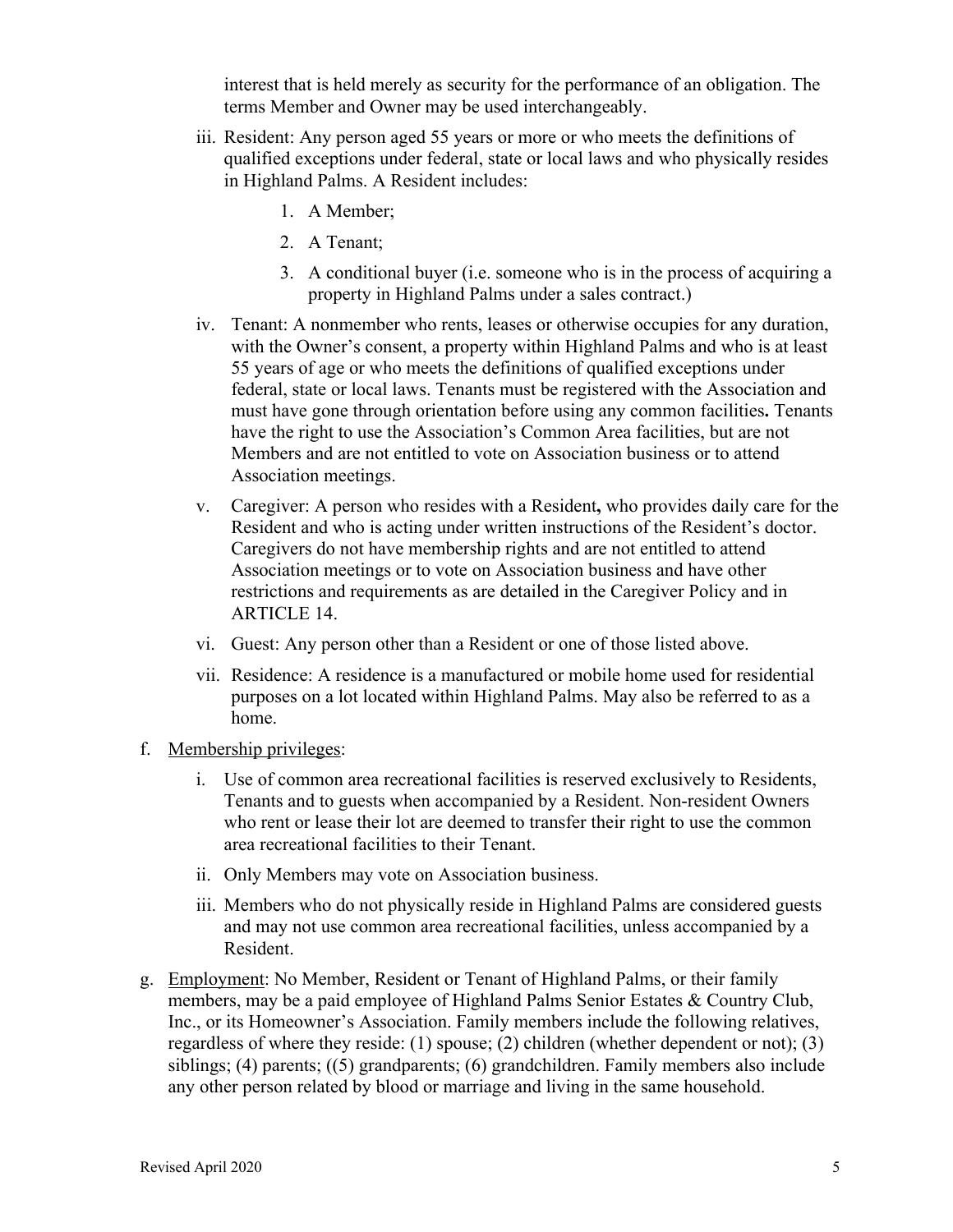# **ARTICLE 2: MEMBERS' RIGHTS AND DUTIES**

- a. Duty to Follow Governing Documents. Members' obligation is to follow the Association's Governing Documents, which include the Rules and Regulations.
- b. Contact with Attorney. The Association's attorneys are retained only to represent the Association. Any unauthorized contact with the Association's attorneys will be the financial responsibility of the person making such contact. The attorneys are instructed by the association not to respond without express authorization by the Board of Directors.
- c. Duty to Maintain Manufactured or Mobile home. Members must, at their own expense, maintain, service, and repair their Manufactured or mobile homes and lot as provided in CC&Rs, Section 3.7. Please see the section on "Maintenance" for further information.
- d. Member Liability for Damage. Members are liable for any damage they cause to the Common Areas or the property of others caused by the acts, omissions or misconduct of such Members or their family, pets, tenants, or guests.
- e. Voting Rights. Only Members in good standing are entitled to vote and may cast only one ballot per lot.
- f. Membership Meetings. Meetings of Association Members will be held in the main clubhouse according to the following schedule:
	- i. Annual: The annual meeting of Members is held on the first Saturday in May at 1:00 pm. At this meeting, Directors shall be elected and other official business within the authority of the Members may be transacted.
	- ii. Monthly: All monthly meetings shall be held on the Second Monday of each month at 10:00 am except for the months of July and August when no meeting is held. At these meetings, the board shall report on the status of current business activities, expenditures, progress of improvements projects, and provide announcements concerning social/recreational activities. (These meetings are for informational purposes only).
	- iii. Special: Special meetings of the Members for any lawful purpose may be called by the President, by the Board, or by a Petition signed by at least 5% of the membership.
	- iv. An Open Forum period shall be provided at all membership meetings to allow members to speak.
- g. Right to Attend Board Meetings. Members may attend non-executive session meetings of the Board to observe the conduct of the Board's business. An Open Forum period must be provided for all board meetings, except those held in executive session.
- h. No Right to Participate in Board Business. Only board Members may participate in board business, except when invited to participate by the Board or when allowed in Open Forum.
- i. Right to Address Board. Even though Members may not participate in the deliberations or discussions of the Board, time will be set aside (Open Forum) so Members may address the Board on any subject. Members will be given three to five minutes per person depending on the number of persons wanting to speak. Members who wish to address the Board must sign in before the meeting begins. The right to address the Board does not give Members the right to' make slanderous, threatening or offensive statements. If a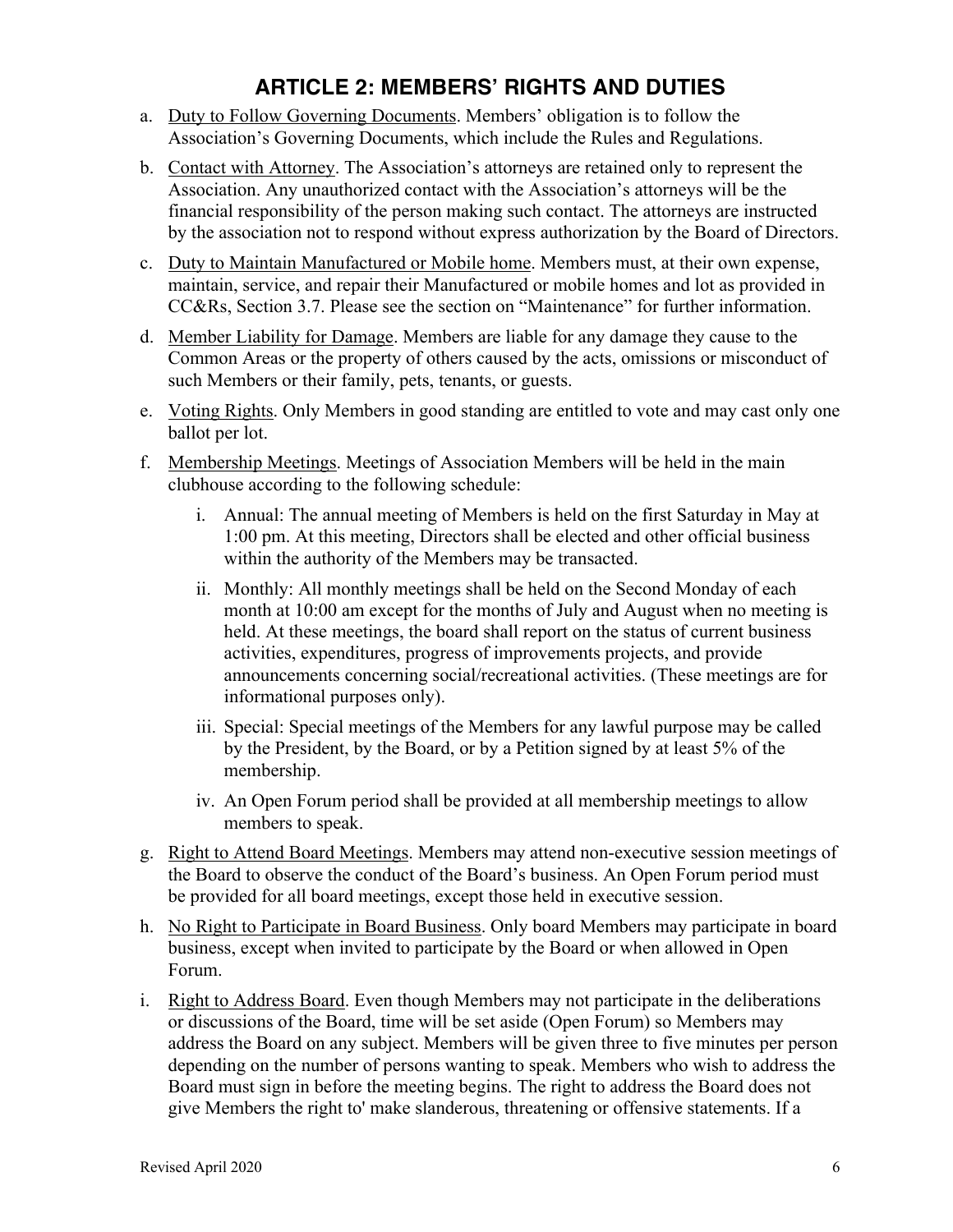Member engages in personal attacks or vulgarities, he or she will lose their right to complete their remarks and will be subject to a fine.

- j. No Recording Allowed. No audio/video recording of meetings, including Board meetings, is allowed except that the Secretary may make an audio recording to assist in the preparation of the minutes. Said recording must be erased once the minutes have been prepared.
- k. Disruption of Meetings. Any person who becomes disruptive during a meeting may be fined or expelled from the meeting or both. If the person refuses to leave, that person may be deemed a trespasser and is subject to arrest.
- l. Insurance. Members are responsible for purchasing, at their own expense, premises liability insurance, including bodily injury and property damage, and automobile insurance as provided for in CC&Rs §14.2.
- m. Limited Right to Inspect Records. Members of the Association have a limited right by law to inspect the books, records and minutes of the Association as provided for in CC&Rs Article 11 and Civil Code §§5200 through 5240, inclusive.
- n. Membership List Opt-Out Procedures. Members who have opted-out of having their contact information included in the distribution of the Membership List may be contacted using an alternative process:
	- i. Within ten (10) business days after receiving a proper demand for a copy of the Membership List, the Association shall provide a written offer of an alternative method of achieving the purpose identified in the demand.
	- ii. The default alternative method is for the demanding Member to submit the mailing in sealed envelopes with adequate postage in a number equal to the number of Members who have opted out. The Association will then address and mail the communication to the Members who have opted out.
	- iii. If appropriate, the Association may offer a different alternative method that the default.
- o. Member Information: Members are required to promptly return biannual age verification forms or surveys necessary to comply with federal regulations under the Housing for Older Persons Act and to provide annual reports with updated contact information and the status of their property as required under California Civil Code §4041.

# **ARTICLE 3: SAFETY AND SECURITY ISSUES**

- a. Safety and Security. The Homeowners Association and Board of Directors assume no Liability for actions of individuals, Members, guests, Caregivers, or organizations, individually and collectively.
- b. Electronic Monitoring. All of the Association's common areas are subject to video monitoring and recording by the Association and any Member.

### **ARTICLE 4: MAINTENANCE OBLIGATIONS**

a. Members' Maintenance Duties. You own, and are responsible to maintain, everything on your property. All lots, whether occupied or unoccupied, and any improvements placed thereon, shall at all time be maintained in a manner to prevent their becoming unsightly or dangerous by reason of wild and unattractive growth, accumulation of rubbish and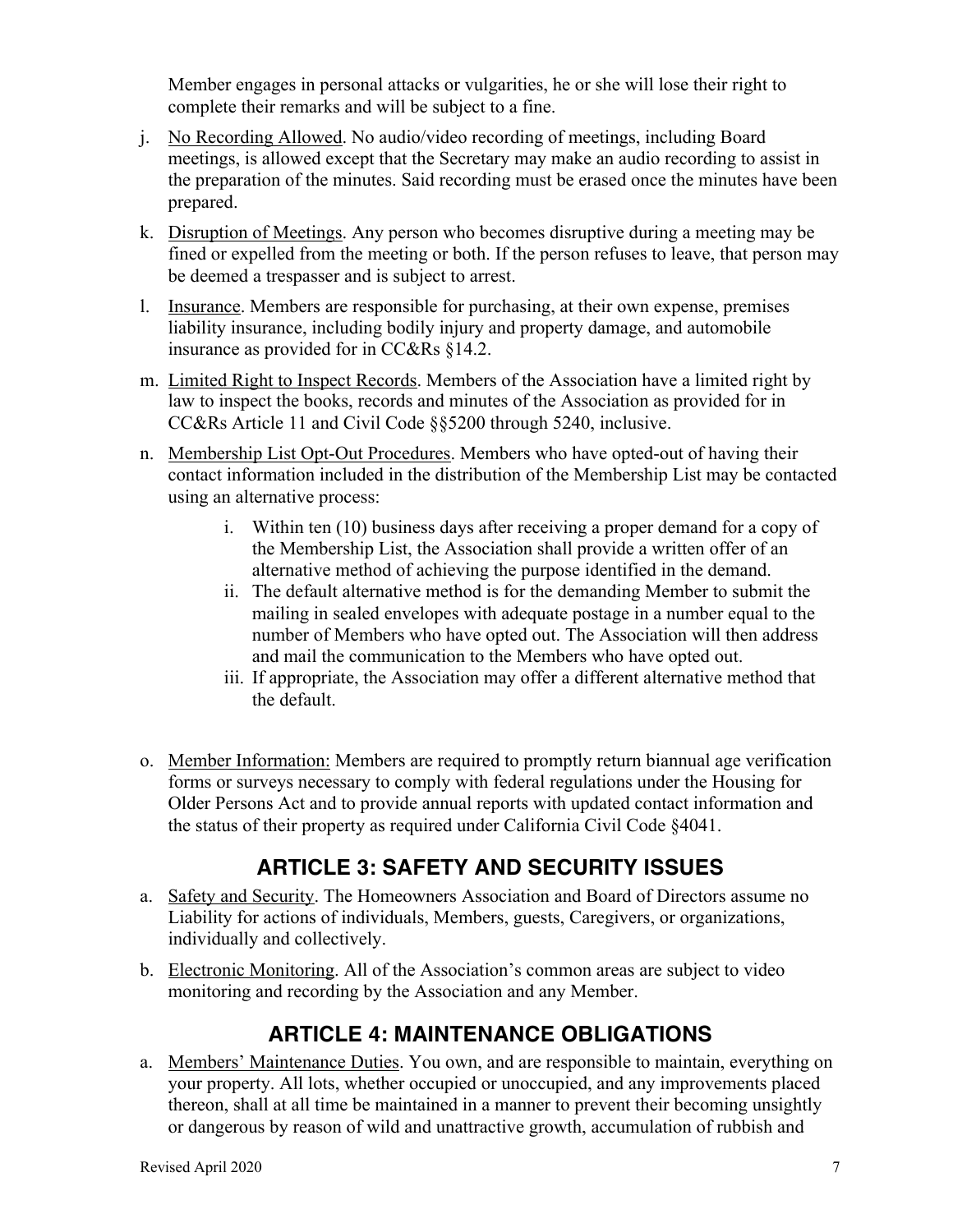debris or the natural deterioration of structures thereon. In the event of non-compliance with this rule the Association may enter upon such lot and perform such maintenance, restoration and repair as necessary. Expenses incurred by the Association in so doing shall become a part of the annual charge to which such lot is subject.

b. Mitigation of Damage. Members will be liable for all expenses incurred by the Association mitigating damages to the Common Areas and other manufactured or mobile homes caused by water damage, fire, insect or rodent infestation, etc. originating from a Member's mobile home as more fully described in the CC&Rs  $\S 3.10$ .

### **ARTICLE 5: COMMON AREAS & PROPERTIES**

- a. Authority. No changes, additions, deletions or repairs shall be made to Common Areas or which alter the exterior appearance of any Lot or its Improvements without the approval of the Architectural Committee as more fully described in the CC&Rs §§5.3 and 5.21.
- b. Access. Only Residents shall possess and use an access key or access code for entrance to the Clubhouse complex, the golf course or the recreational vehicle storage lot. An Owner who leases his property automatically surrenders to the lessee his right to the Common Area facilities. If a property is leased, only the Tenant is authorized to have access keys and codes for Common Area facilities. Keys are registered and issued through the Association office. A Resident in good standing must accompany Guests and Caregivers at all times in common areas.
- c. Liability: Residents using these facilities do so at their own risk. In case of damage to common area property, the Owner responsible will be assessed for the cost of repair or restoration. The Owner is responsible for the actions of his guests. To the extent permitted by law and in consideration of the members', residents', tenants', guests' and any other person's or party's use of any facility on the common grounds of Highland Palms or the participation/attendance in any function on any common grounds property of Highland Palms, by such use or participation/attendance in such function such persons/parties agree to defend, indemnify and hold harmless Highland Palms and its/their officers, directors, agents and employees from and against any and all claims, suits, liens, judgments, damages, losses and expenses including reasonable legal fees and costs arising in whole or in part and in any manner from acts, omissions, breach or default of any member, resident, tenant, guest or any other persons or parties utilizing any facility or common grounds of Highland Palms or participating in any function on any property of Highland Palms. The liability of the Association and its Directors, Officers, Members, employees and agents is limited as set forth more fully in the CC&Rs.
- d. Liability insurance. Persons requesting use of any common areas or facilities for private social gatherings must obtain Private Event Insurance providing liability and property damage coverage and, if alcohol is served, host liquor liability coverage and provide the Association with proof of such coverage. Such coverage must be primary for both the sponsor and the Association and must name the Association as an additional insured.
- e. Commercial Uses. Facilities may not be used for commercial purposes (selling, e.g. insurance, household goods, etc.). Educational and/or recreational classes may be approved by the Association Board and are limited to Residents only.
- f. Accident Reporting. Any accident involving personal injury or damage to property occurring on the Common Property or Common Areas must be reported to the Association office as soon as practical.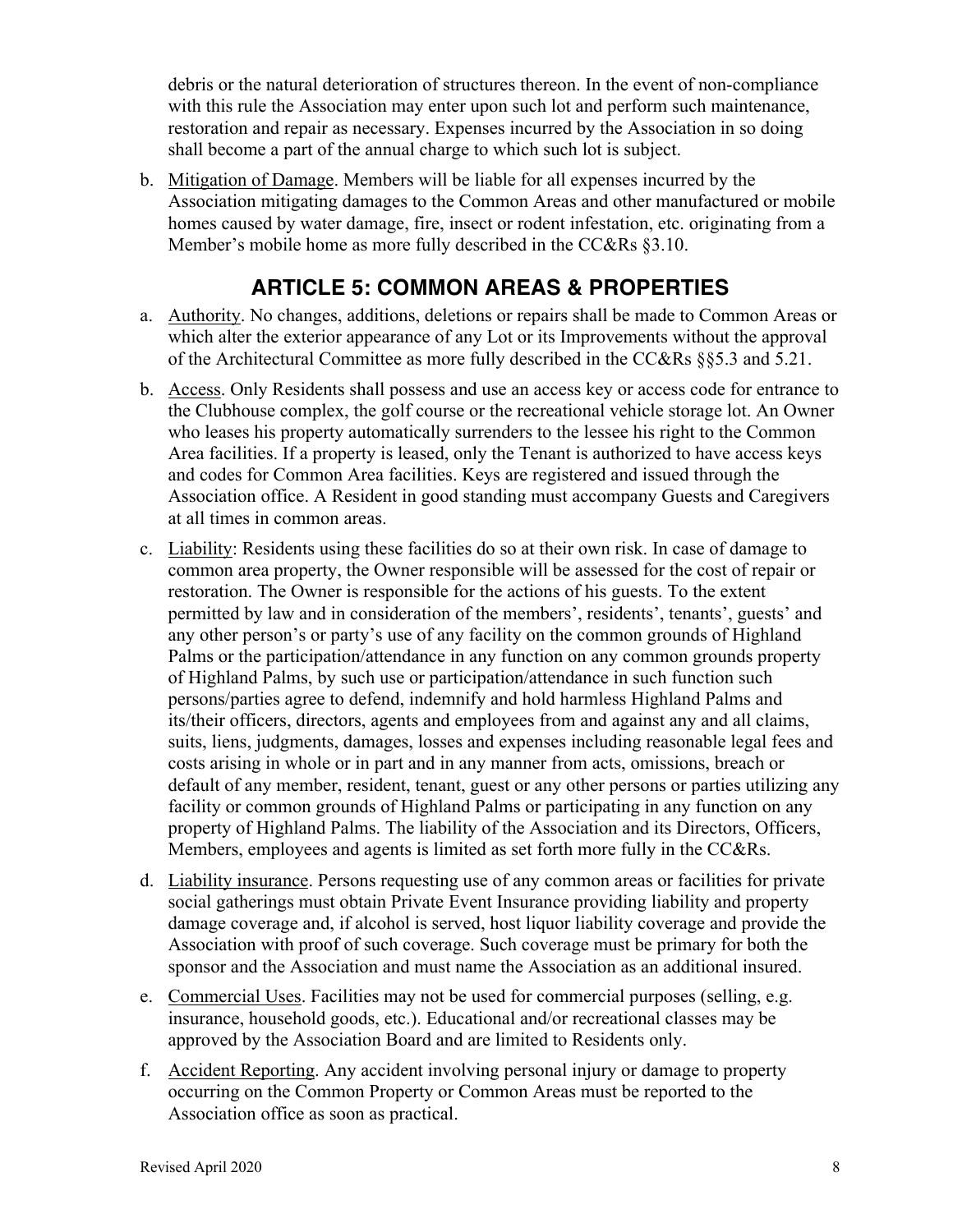g. Waivers: Events which qualify for exemption under California Civil Code Section 4515 shall not be considered social, educational or recreational events and shall not be subject to rental fees, security and cleaning deposits, and insurance requirements. The use, serving, possession, or consumption of alcohol is prohibited at all events which qualify for exemption under California Civil Code Section 4515.

### **ARTICLE 6: RESIDENTIAL LOTS (INCLUDING ARCHITECTURAL STANDARDS)**

- a. Architectural Committee.
	- i. Members: The Board of Directors of Highland Palms Senior Estates and Country Club, Inc. Owners' Association are the duly elected members of the Architectural Committee and the elected members thereof serve in the dual capacity of members of the Board of Directors and members of the Architectural Committee.
	- ii. Duty: The duty of the Architectural Committee is to control the size and character of mobile homes and other buildings, setbacks, location, elevation, design, landscaping, material, color and the like of all new mobile home installations, and to review proposed alterations to existing improvements and in general make sure that all construction and improvements conform to a reasonably sound and attractive uniform plan of development of Highland Palms. Styles shall be architecturally consistent with the aesthetic concept of surrounding building and landscape and shall maintain and enhance Highland Palms Senior Estates and Country Club Inc. as a desirable place to live.
	- iii. Authority: The Architectural Committee shall have the right to approve or disapprove requests, plans, specifications, variances, waivers, and related materials for the protection of the common interest of the Members as more fully provided for in the CC&Rs Article 5.
	- iv. Responsibility: The following are subject to the written approval of the Architectural Committee:
		- 1. Installation of a mobile home no less than 20 feet in width, no less than 52 feet registered length. Replacement of an existing structure with a new installation requires a building permit from Riverside County. CC&Rs §5.18.
		- 2. Installation of other exterior structures and improvements.
		- 3. Size and location of access driveways. Only concrete driveways are permitted. Concrete slabs may be laid to the property line if needed for golf cart or foot traffic.
		- 4. Additions or modifications to the exteriors of mobile homes, including exterior painting.
		- 5. Installation of awnings, carports, sun screens. Location of utility conduits.
		- 6. All fences, walls, hedges, or unenclosed garbage receptacles require Architectural Committee approval prior to installation. Fences or walls along the side and rear of the home shall not exceed six feet in height and must not extend beyond the front of the home on the side facing the street. From the front of the home to the street curb, fences and walls shall not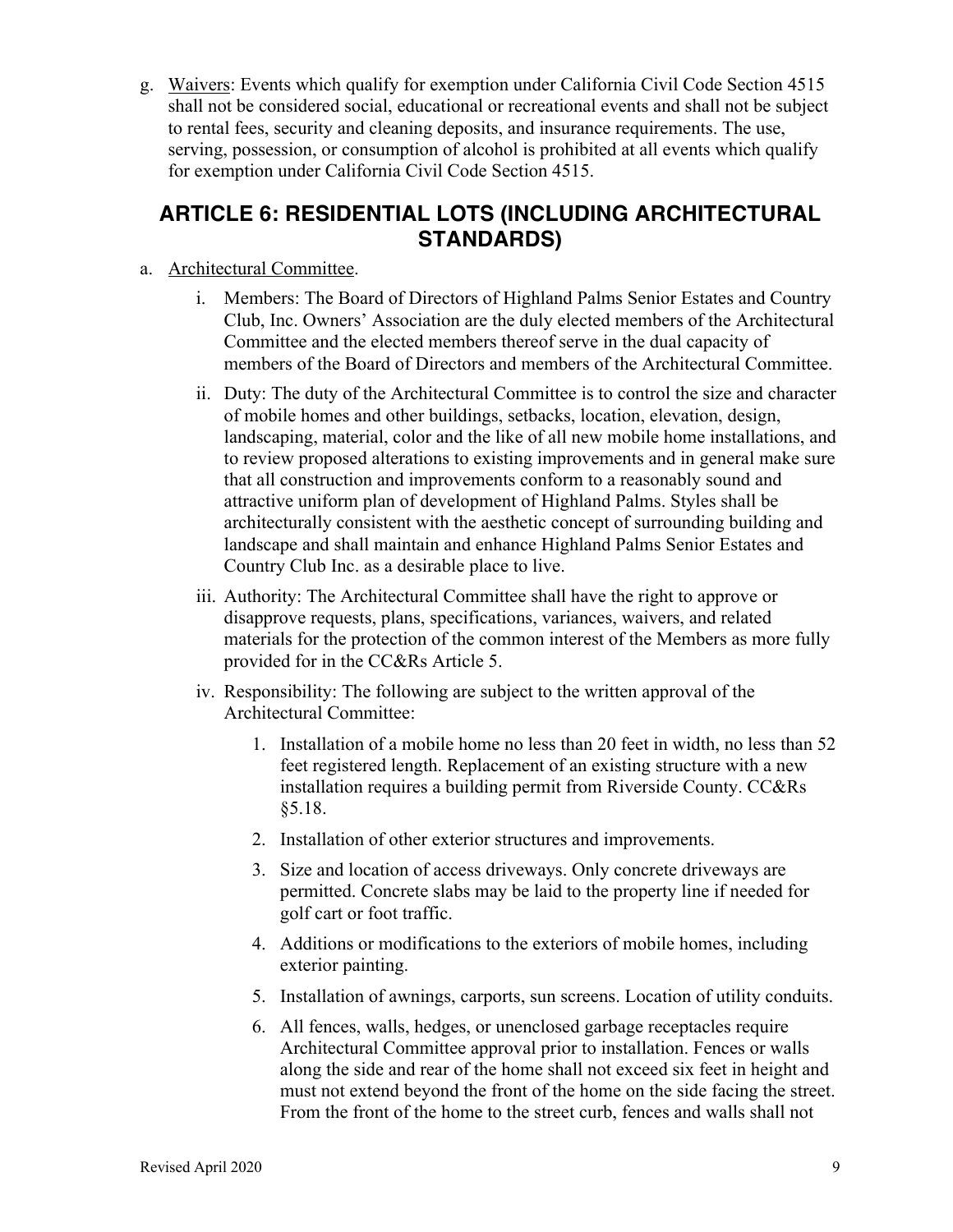exceed one foot in height. Walls made of concrete block, slump stone or similar building material shall be covered by a matching cap.

- 7. Where lots back up to embankments, steps shall be taken to prevent soil erosion. Retaining walls more than three feet high require county permit for construction.
- 8. No Storage of items such as cardboard boxes, old furniture (excluding outdoor patio furniture), etc., is allowed on porches, in carport areas or in any other outdoor open area.
- 9. No stripped down, partially wrecked, or junk motor vehicle or sizeable part thereof shall be parked or left on any lot in such a manner as to be visible to the occupants of other lots or to the users of the streets.
- 10. Vehicles parked on a Resident's lot must be on a paved driveway or in a carport/garage.
- 11. Storage sheds exceeding 120 square feet are not allowed. Only two storage sheds per lot are allowed. Sheds must be maintained to the same standards required for the manufactured/mobile home.
- 12. Mobile home skirting must be installed within 30 calendar days of the home's installation on the lot. The Architectural Committee may extend this time when extenuating conditions indicate.
- 13. No outside toilet or private water well may be constructed on any lot.
- 14. All commercial signs are prohibited anywhere in the Development except Members may display one sign, which is of reasonable dimensions and design, advertising that the property is for sale or lease, as allowed by law. Non-commercial signs, posters, flags, or banners, may be placed on or in an owner's separate interest, except as required for the protection of public health or safety or if the posting or display would violate a local, state, or federal law. Non-commercial signs and posters are limited to 9 square feet in size. Non-commercial flags and banners are limited to 15 square feet in size. Non-commercial signs, posters, flags or banners may be made of paper, cardboard, cloth, plastic, or fabric and may be posted or displayed from the yard, window, door, or outside wall of the owner's property. If such signs involve an event, they must be removed promptly after conclusion of an event promoted by the signs. The flag of the United States may be displayed in the manner allowed by Civil Code §4705.
- 15. Storage tanks for liquefied gas, gasoline or fuel oil are prohibited. Exceptions: five-gallon maximum size for automobile fuel and two Liquefied Petroleum Gas containers with a capacity of not more than 20 pounds each.
- 16. External clotheslines are prohibited.
- 17. Decorative light poles of up to five feet high are permitted.
- 18. Home workshops are permitted subject to County and Board approval and may be operated only between the hours of 8 am and 10 pm.
- 19. Garden Plots. Garden plots in a Member's backyard or side yard are restricted to "plant crops" as defined in the California Civil Code, which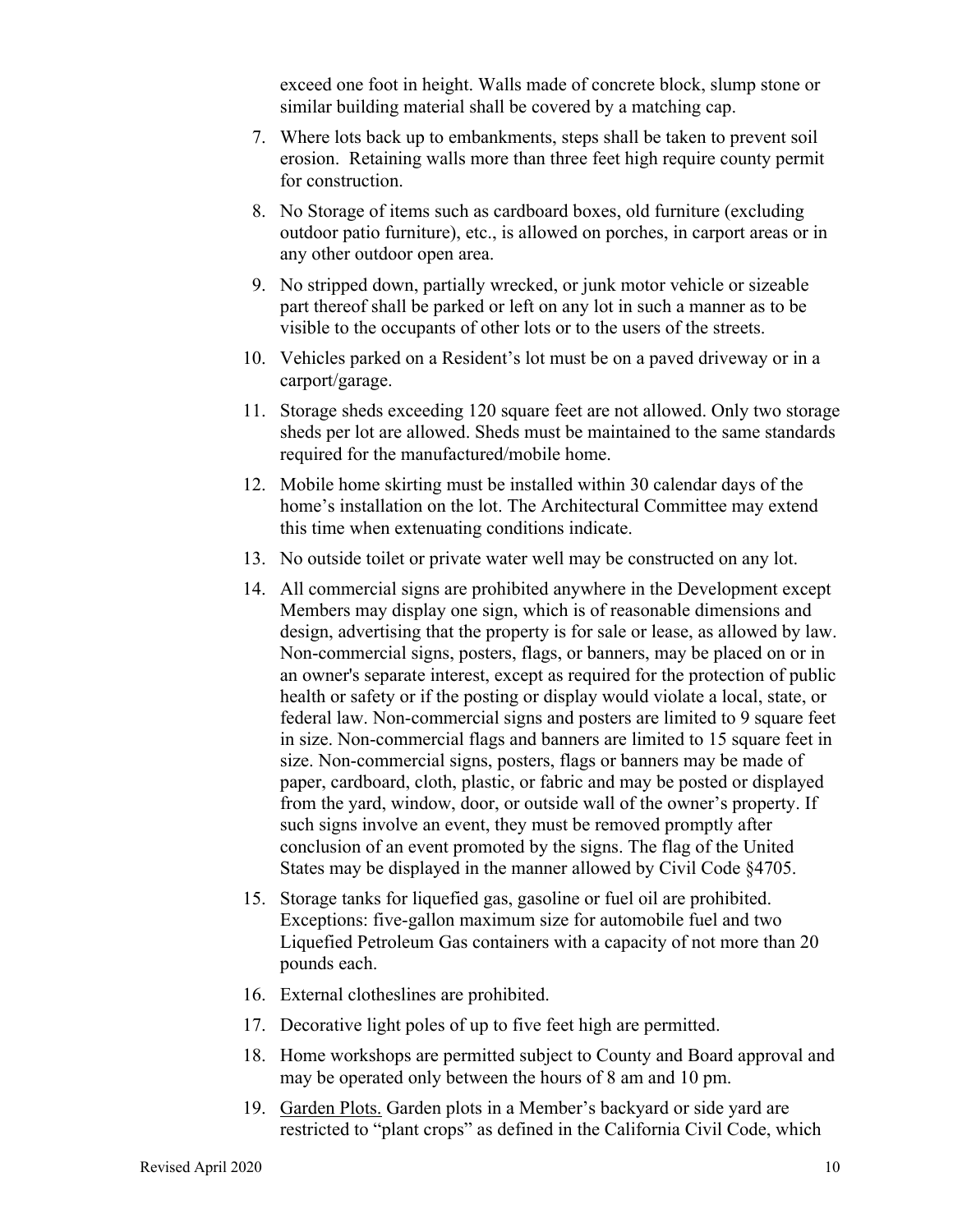means plants that bear edible "fruits or vegetables." Marijuana or any unlawful crops or substances are specifically excluded from the definition of "plant crops" and are prohibited.

- b. Lot Preparation. It is the responsibility of each homeowner to establish his or her mobile home according to the requirements of the Riverside County building code and the Covenants, Conditions and Restrictions of Highland Palms Senior Estates and Country Club, Inc.
	- i. Plans. Plans for plot layout, showing home size and location to be in compliance with all setback and easement requirements, shall be submitted to the Architectural Committee for recommendations and approval before the home is moved onto the lot. The Member is responsible to know the easement and setback requirements for his particular lot.
	- ii. Grading. Lots shall be graded to provide drainage toward the street. (Some lots facing the golf course may be drained towards the golf course.) You are responsible for damage to your neighbor's property caused by water drainage from your property.
	- iii. Low Profile Installations. Low profile installations require a permit for both grading and installation from the Riverside County Building and Safety Department.
	- iv. Utilities. All utility lines electric, gas, water, telephone, and cable are underground. The electrical pedestal and the terminus of other supply lines shall be located near each other at a point providing easy connection to the home. All utility lines and connections shall comply with the Riverside County Building Code and the regulations of the supplying utility and must be inspected and approved by the supplying utility before service is turned on.
	- v. Setbacks and Easements. It is the Property owner's responsibility to obtain a variance from the Riverside County Building and Safety Department for any encroachment onto setbacks and easements. The designated setbacks for most lots are 20-feet from the front edge of the curb at the front of the home and five feet on either side and at the rear. Column support for patio and carport awnings shall comply with setback requirements, and other permanent vertical structures shall comply with the County Building Code. Corner lots, side streets and special easements may alter conditions. Any encroachment on the setbacks requires approval **both** by the Architectural Committee and the Riverside County Building and Safety Department.
	- vi. Other enclosures. Trash and garbage receptacles, air conditioners, evaporative coolers and water softener equipment shall be placed to the rear of the lot and screened from the street. Such equipment shall not be so located as to be offensive by your neighbors. For lots facing the golf course, such equipment may be placed at the side of the home, or between the home and the street, provided the equipment is screened from view. Evaporative coolers also may be roof-mounted.
- c. Landscaping. Landscaping shall be completed within 90 days after a home is placed on the lot. The Board may extend this if extenuating circumstances so indicate.
	- i. Types. Rock landscaping; grass lawn, artificial grass or a combination of these with shrubbery is mandatory. Wild grass and weeds shall not be permitted to grow.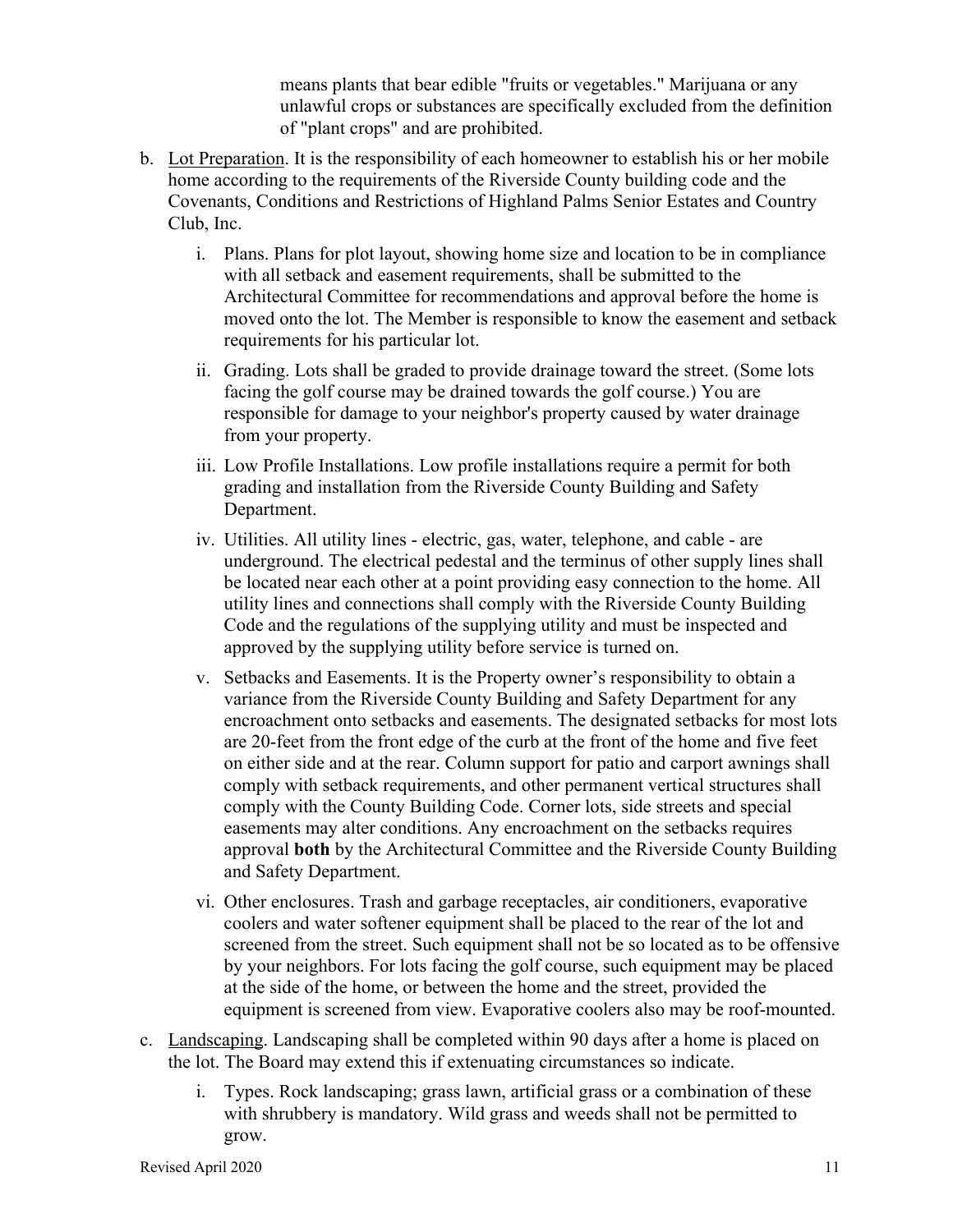- ii. Drainage. Landscape design shall insure that drainage from your property does not encroach upon your neighbors' property.
- iii. Aesthetics. The landscape plan shall be compatible with or excel the general aesthetics of the neighborhood.
- iv. When inorganic ground covers are used (rock, decomposed granite, etc) a membrane of 6 mil Visqueen or the equivalent is suggested.
- v. Trees shall be selected and maintained for decoration and shade as desired and must take into consideration the effect on the neighbor's views. Property owners are responsible for cleaning up leaves and other debris from their trees before they are blown into their neighbor's yard.
- d. Applications. All applications for Association approval must be in writing and must be accompanied by a scale drawing of the proposed project, including all measurements and setbacks. The Architectural Committee will review the drawing and the lot and provide in writing its conclusion within 14 calendar days of reviewing the request. Any request not acted upon within 45 calendar days shall be deemed approved unless the request violates the Governing Documents or the law. Any disapproval will include the reason for the disapproval. An owner whose project is not approved has the right to request a hearing before the Board to review the plan and the reason(s) for the disapproval. Approval will be valid for one year from date of issue and any action or work approved must be completed within one year.
- e. County Building Department. It is the responsibility of the homeowner to obtain any permits required by the Riverside County Building and Safety Department. Approval by the Architectural Committee of any plans for changes to the exterior of a residence does not waive any required county permits.
- f. Estate, Moving and Garage Sales. In all cases, the party wishing to hold the sale shall fill out a form, available in the Association office, and **must** receive Board approval prior to setting up for the sale. Sales may not last longer than three days, plus one-half day each before and after for setup and cleanup. In the case of garage or yard sales, a fee is required. All sales must be held on the property of the applicant. No sales shall be conducted before 8 a.m. or after 8 p.m.
	- i. Estate Sale. The Owner is deceased and heirs are allowed to have a sale.
	- ii. Moving Sale. The Owner is moving from the property.
	- iii. Garage or yard sales. No applicant may hold more than two sales during any period of 12 consecutive months, nor shall more than two sales be conducted upon any lot during any period of 12 consecutive months.
- g. Operation of a Business: Highland Palms is not zoned for businesses of any kind; therefore, no business shall be conducted in any residence.
- h. Construction. No work may be started prior to obtaining approvals from the Association and any required permits from the county, except for emergency repairs to correct hazardous conditions or to comply with health and safety requirements.
- i. Street Addresses. Street address number must be clearly visible on the curb, on the part of the home facing the street, or on a decorative pole. On corner lots, the front of the home is considered to be the side facing the street that matches the lot's mailing address.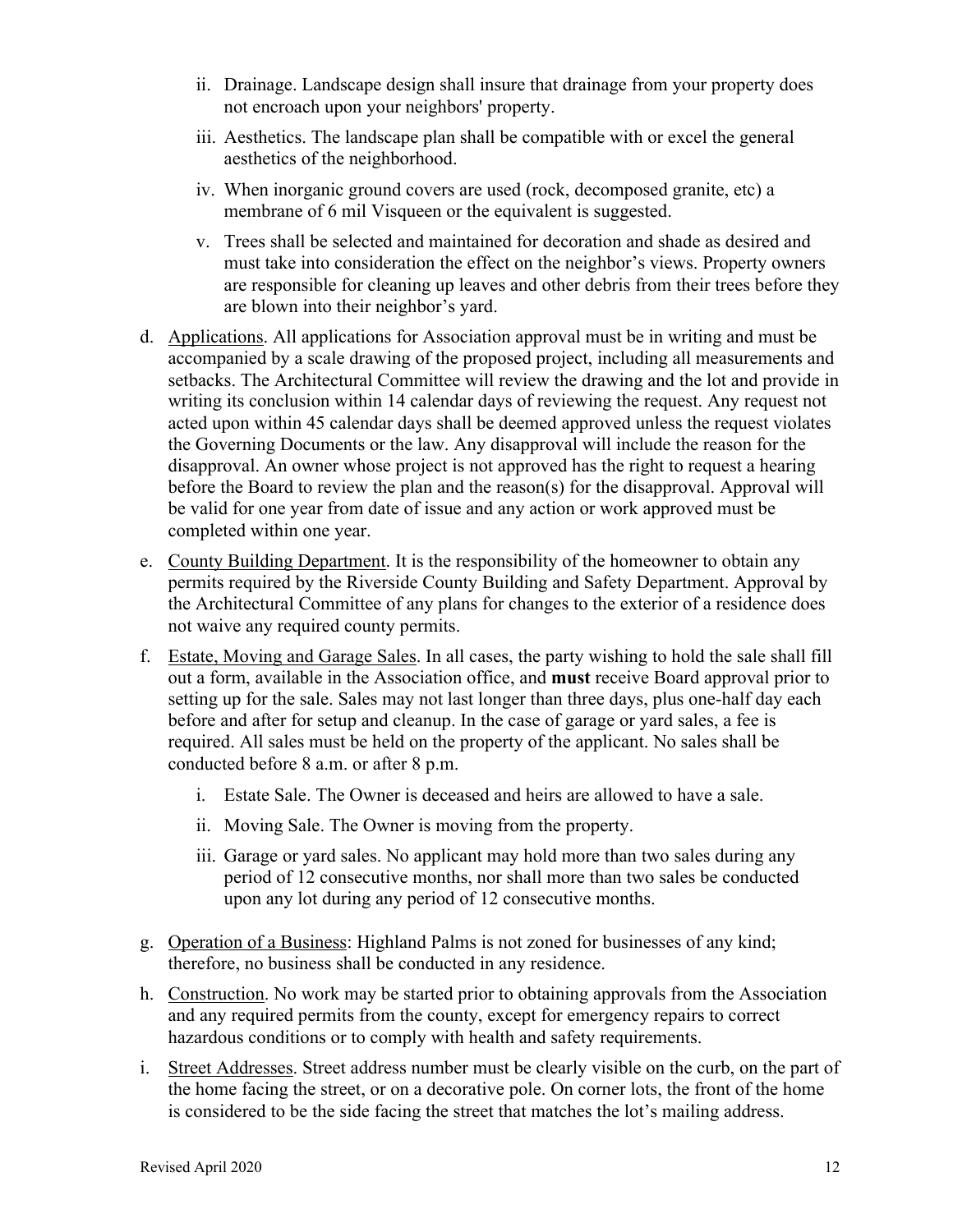- j. Trash. No trash, garbage or other refuse shall be dumped, thrown, or left on any vacant lot or common property.
- k. Damaged Improvements. Partial or total destruction of the Common Area or Improvements on a Member's Lot shall be restored and repaired as provided for in Article 17 of the CC&Rs within three months of the latter of the destruction or payment of insurance proceeds for restoration and repair, if the loss is covered by insurance.
- l. Nuisances. No noxious or offensive activities shall be carried or permitted on any lot or premises, nor shall anything be done that becomes an unreasonable annoyance or nuisance to the residents, as more fully described in the CC&Rs §6.11.
- m. Utility Enclosures. The doors to the water heater, electrical and furnace enclosure(s) shall be readily accessible and no permanent structure shall interfere with such access.
- n. Miscellaneous structures. No trailer, camper, tent, shed or temporary structure of any kind shall be erected, constructed, permitted or maintained on any residential lot without written approval of the Architectural Control Board. Pagodas, gazebos, privacy screens, etc. shall not encroach upon the required setbacks. Location and construction of such structures shall be approved by the Architectural Committee prior to commencing the project.
- o. Garage Doors. Garage doors are permitted at the carport entrance to the driveway. The open side of the carport may be partially enclosed with a framed wall. The Architectural Committee shall approve construction plans prior to commencing the project. Framing and color shall match the home as closely as possible.
- p. Solar Panels. Only roof-mounted solar panels are permitted and are subject to **both** Architectural Committee and Riverside County Building and Safety Department approval.
- q. Antennas. All antennas, including satellite and/or microwave reception dishes, may not exceed a height of five feet above the peak of the roof of the mobile home. All antennas shall be located as far as possible from the street. All satellite and/or microwave reception dishes must be no more than 1meter in diameter.
- r. Transmitters. Any device, which transmits electronic signals, must not cause interference with electronic devices used on adjacent properties.
- s. Drones. Operation of any remotely piloted aerial vehicles, sometimes referred to as drones or UAVs, is prohibited from or over any location within the boundaries of Highland Palms.
- t. Variances. The Architectural Committee may permit slight variances from the strict letter of these rules in order to avoid practical difficulties or unnecessary hardship. However, such variances only may be considered when they are in conformity with the intent and purposes of these rules. Variances that may affect adjacent property require 10-calendar days notice to the owners thereof, at the applicant's expense, before being considered for approval.

# **ARTICLE 7: RECREATIONAL FACILITIES**

a. General. The recreational facilities are for the use and enjoyment of the Association's residents. The following rules are intended to make the facilities safe and enjoyable. Use of any facilities is subject to any posted rules.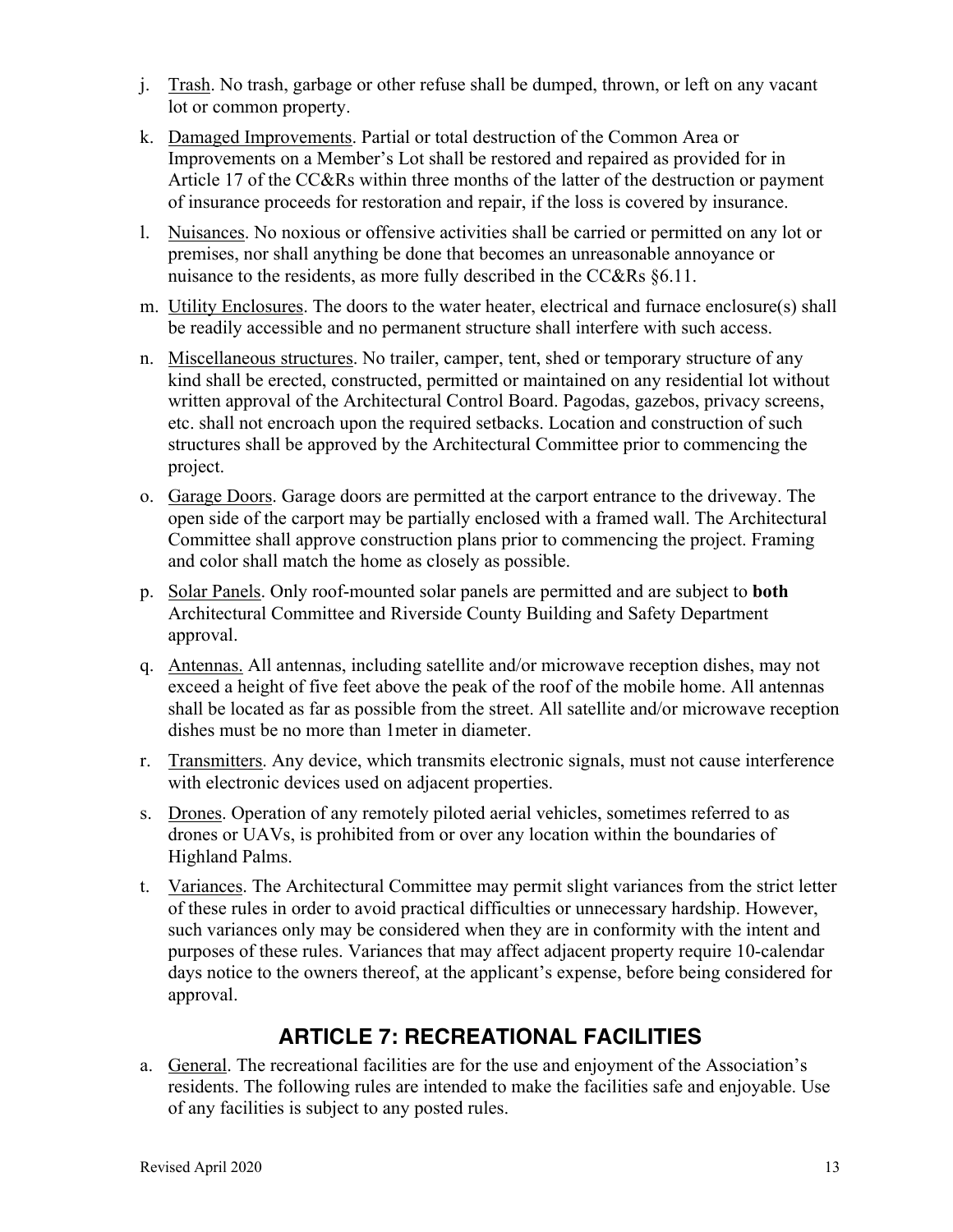- b. Guests and Caregivers. All guests and/or Caregivers must be accompanied by a legal Resident in good standing whenever using the Association's recreational facilities. Exception: A Caregiver picking up the mail for the Resident or visiting the Association office at the Resident's request.
	- i. The maximum time per visit per guest(s) is 60 days during any 12-month period. This 12-month period for any specific guest(s) shall start from the beginning of the first visit and further visits from the same guest(s) within that same 12-month period will be cumulative to the 60-day maximum. Exceptions to this rule must be approved by the Board.
- c. Keys. Access keys are distributed to all Members. Tenants must obtain mailbox keys from their landlord. Tenants must obtain Access keys from the Association office and require a refundable deposit that will be returned when the key is surrendered. Lost or duplicate keys may be obtained from the Association office for a fee.
- d. Proper Attire in Common Areas. Proper attire, in good taste, is required of all Members and their guests, in all areas, at all times. Shoes or sandals must be worn at all times in all areas, except when in the pool or the spa. Swimwear is restricted to the pool and spa areas only and must be covered with a robe or other appropriate garment when passing through common areas. Nudity is prohibited.
- e. No Glass. Glass containers are not permitted in the pool or patio areas.
- f. Trash Cleanup. All trash must be cleared away before leaving at the conclusion of any event.
- g. No Smoking. Smoking, including use of electronic cigarettes and medical marijuana, is prohibited in all indoor common areas, in the pool and patio areas outside the main clubhouse, in the mailroom and its foyer, and within 20 feet of clubhouse entrances.
- h. Alarms. Security alarms are automatically activated 30 minutes after the posted closing time for all recreational facilities. All persons using the facilities must leave the facility prior to that time or the alarm will be triggered. Anyone triggering an alarm will be subject to a fine and/or a suspension of membership privileges.
- i. Main Clubhouse Use.
	- i. Access.
		- 1. The Main clubhouse and recreational facilities shall normally be available to Members and their guests from 6 am to 11 pm daily unless other hours for social functions are established in advance.
		- 2. Members shall obtain Access keys from the Association's business office (see schedule of Fees for cost). Access keys may not be loaned to anyone and must be surrendered to the office upon termination of residency.
	- ii. General Statement of Use.
		- 1. This facility is provided for social functions conducted by owners' groups for Members and their guests and for private social gatherings where larger groups are appropriate. The Board of Directors must approve all events. Requests for use must be submitted on a form available in the Association's business office and coordinated with other scheduled events. Proof of Private Event Insurance coverage is required (see Section 5d) except as otherwise provided by law. Commercial, religious and sales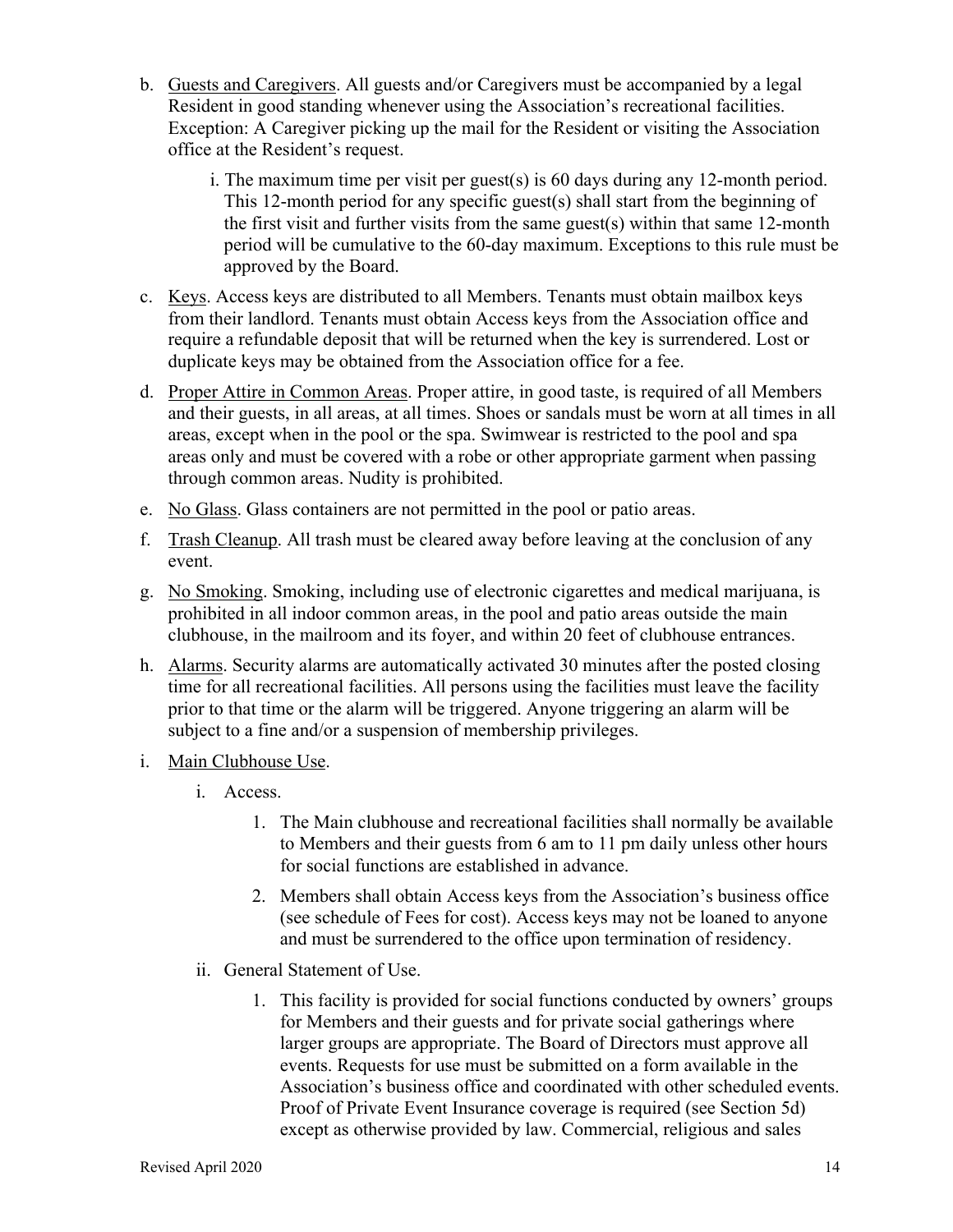promotion functions are prohibited, except that some sponsored events that benefit the membership as a whole may be approved by the Board on a case-by-case basis.

- 2. This facility shall not be available for non-residents' events.
- 3. Anyone causing disruption will be required to leave and may be subject to further action.
- 4. The bulletin boards in the foyer adjacent to the mailroom shall not be used for religious purposes, except for notices regarding funeral or memorial services for present or past Highland Palms residents. All material must comply with any rules posted in the foyer. In addition, the following are prohibited:
	- A. Profanity or obscenity;
	- B. Speech that promotes actual violence or harm;
	- C. Terrorist threats;
	- D. Expressions that may constitute criminal or civil harassment;
	- E. Defamation;
	- F. False advertising;
	- G. Criminal trespass;
	- H. Defacing notices posted by others.
	- I. Promotion of any unlawful activity.
- j. Conference Room. The conference room shall be available to Member groups only, on a first-come basis, Requests for use must be submitted on a form available in the Association's business office and coordinated with other scheduled events. The room shall be left in a tidy condition with all furniture returned to its proper location.
- k. Exercise Room. The use of exercise equipment is restricted to this room. Only Residents may use the Exercise Room.
	- i. Proper Clothing. Proper athletic clothing is required. Shirts, trunks and shoes must be worn at all times.
	- ii. Towels. Persons using the Exercise Room must towel off equipment after use.
- l. Kitchen. Only groups with authorized events may use the kitchen. The group shall be responsible for cleaning equipment & facility and for turning off all gas and electric kitchen appliances at the conclusion of the event.
- m. Billiard Room. The Billiard Room shall be used only for playing pool, billiards, or pingpong. Guests under fourteen (14) years of age are not permitted to use this facility.
- n. Swimming pool, Jacuzzi and patio area: Use of the swimming pool, Jacuzzi and patio area is restricted to residents and guests accompanied by a Resident.
	- i. Assumption of Risk. NO LIFEGUARDS ON DUTY. Use of the swimming pool is at user's own risk and residents assume full responsibility for their own safety as well as that of their guests.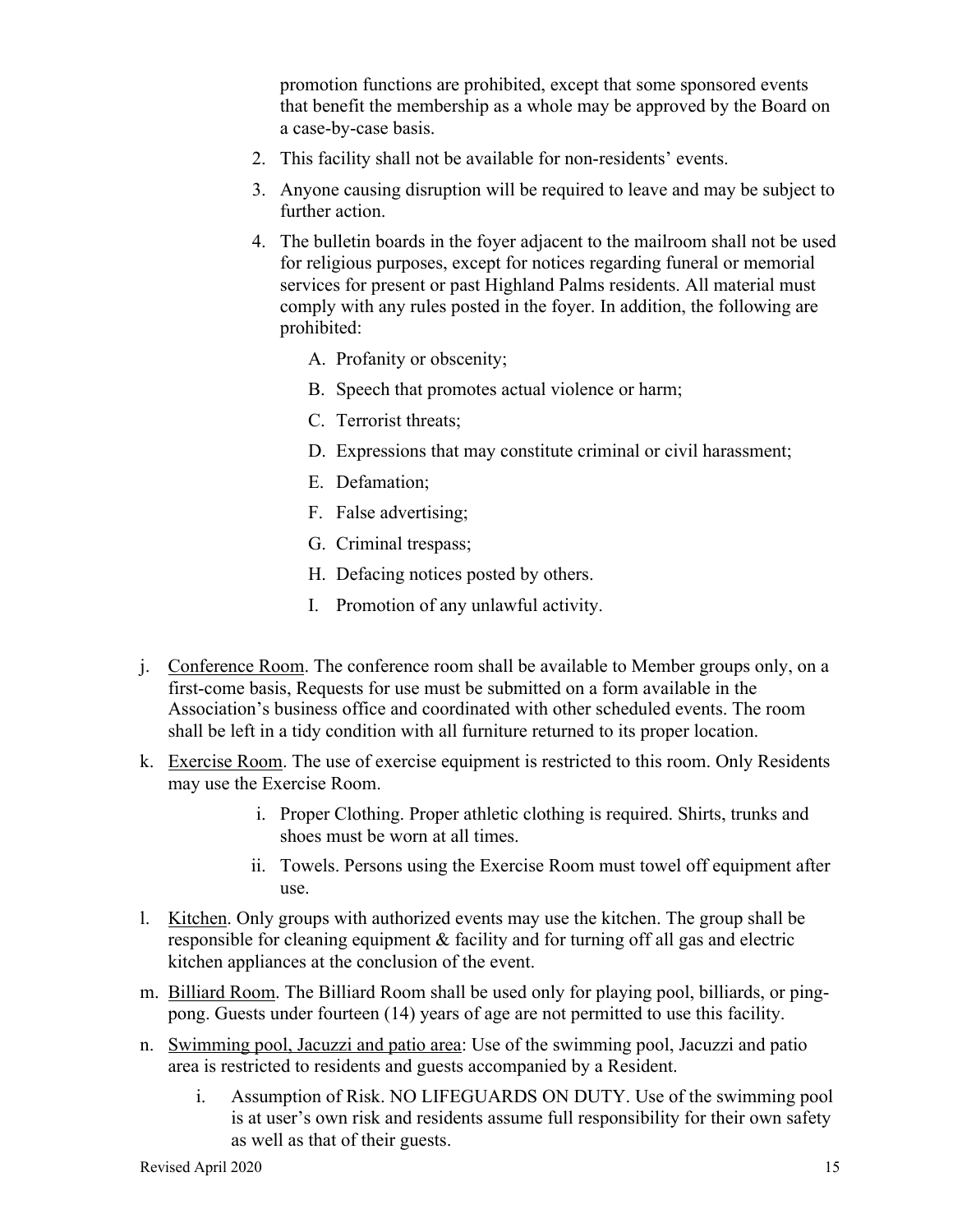- ii. Proper Swimming Attire. Appropriate attire designed and intended for swimming must be worn. Inappropriate swimming attire includes, but is not limited to, long pants, cut-off shorts, jeans, long shirts, thong bathing suits, and any footwear (shoes or socks).
- iii. Diapers. No diapers, including infant or adult diapers and swim diapers, are permitted in the pool. Incontinent persons are prohibited from entering the pool, Jacuzzi or spa.
- iv. Rough Play. Boisterous conduct and rough play are prohibited.
- v. Diving. Diving is prohibited.
- vi. Showering. Anyone using the pool, Jacuzzi or spa must shower before entering the water.
- vii. Flotation Devices. Only noodles, water wings or vest-style life preservers may be used. Flotation devices may not be left in the pool when not in use. Persons using flotation devices may not obstruct other users.
- viii. Children under three years of age are not permitted in the pool/patio area.
- ix. Children three to 16 years of age are permitted in the pool area between the hours of 10 am and 2 pm. Children must be accompanied by, and under the direct supervision of, an adult Resident at all times. Extended hours of 10 am to 5 pm apply on Fathers' Day, Mothers' Day, and on all Federal legal holidays.
- x. Food and drinks are restricted to the tables in the patio area. Glass containers are prohibited.
- xi. Persons not wearing shoes and a covering over their swim attire are required to enter and leave through the southwest patio area door.
- xii. Pool Equipment. No tampering with pool equipment.
- o. Sauna (dry heat only). Persons are advised to consult with their physicians prior to using this room. No one under eighteen (18) years of age shall be permitted to use this facility. It is recommended that this room not be used without the presence of another adult.
- p. Showers and Restrooms. Members and guests shall leave these areas in a neat and clean condition after use.
- q. Golf Clubhouse.
	- i. The golf clubhouse is provided for functions conducted by owners' groups for Residents and their accompanied guests and for private social gatherings where larger groups are appropriate. The Board of Directors must approve all events. Requests for use must be submitted on a form available in the Association's business office and coordinated with other scheduled events.
	- ii. All applicable rules for the use of the main clubhouse extend to the golf clubhouse.
- r. Golf Course.
	- i. Access.
		- 1. The golf course is available for golf to residents and guests from 7 am (10 am on Mondays) to sunset, except during tournaments or special events approved by the Board of Directors.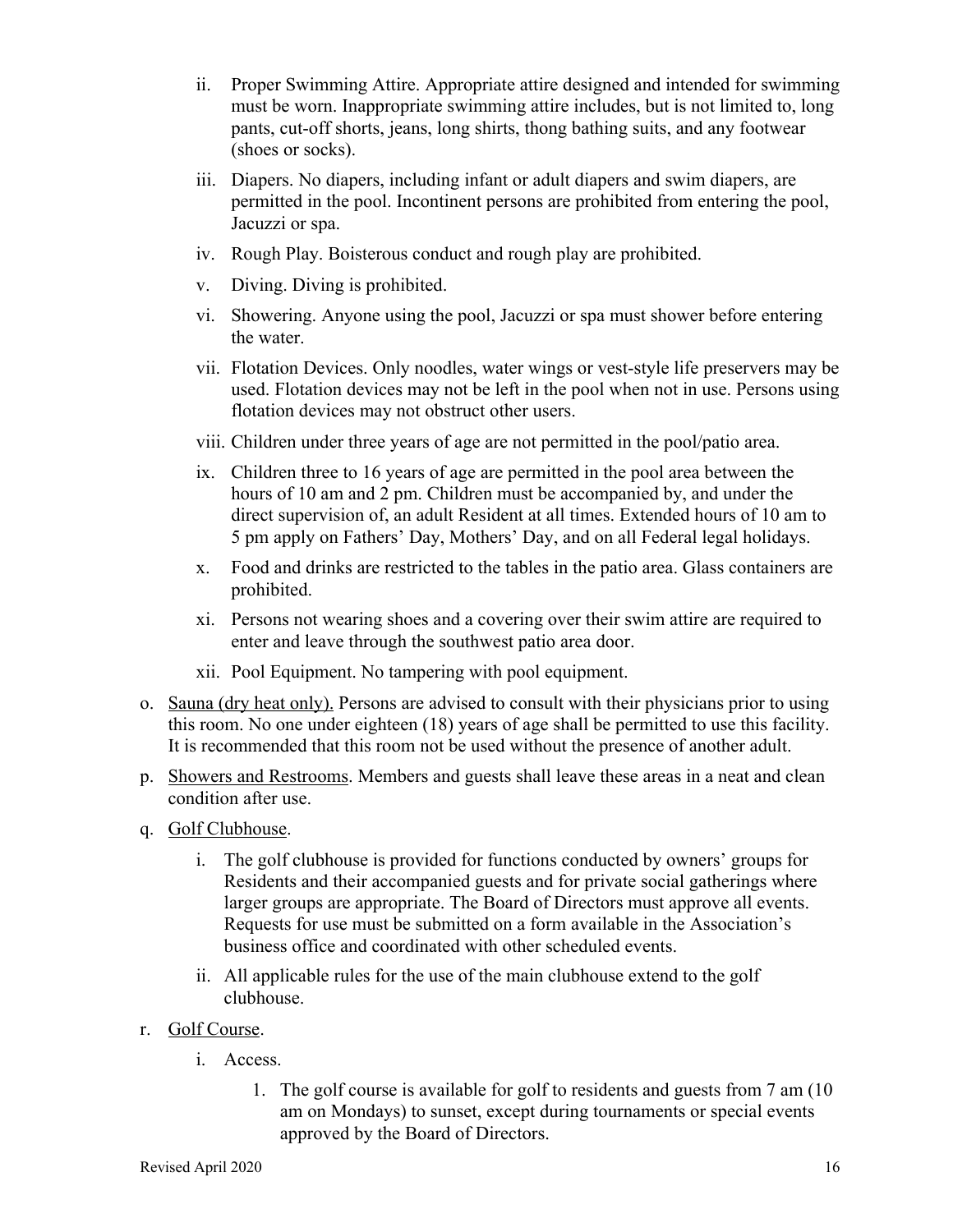- 2. Use of the golf cart paths for bicycle riding is prohibited at all times. Use of the cart paths for walking exercise is permitted only during daylight hours when the course is not open for golf. Such use is at the user's own risk.
- 3. Unless the course is otherwise reserved for a tournament or other approved event, children over the age of 10 may use the course provided each has his/her own golf bag and set of clubs, is accompanied by a Resident in good standing, and guest fees are paid for each child. Children under the age of 10 are prohibited at all times.
- ii. Eligibility. Qualification for play on the golf course requires each player to be one of the following:
	- 1. Any Resident;
	- 2. Guests may play only when accompanied by a Resident. Each guest must be registered in the golf clubhouse and must pay the posted fee.
	- 3. Association employees shall be allowed to play golf during hours they are not scheduled to work but may not bring guests.
- iii. Regulations.
	- 1. Shirts must be worn while on the course or in the golf clubhouse.
	- 2. Shoes with high heels and/or metal spikes are prohibited.
	- 3. Every player must play with his/her own set of clubs.
	- 4. Golf cart users must follow the 90-degree rule as defined in the Golf Course Rules. All carts, including pull carts, are to be kept at least 15 feet from the edge of all greens and putting surfaces and may never be taken into traps or on to tee boxes.
	- 5. Only designated areas may be used for practice.
	- 6. Availability. The course is available for open play except when posted as closed for tournament play, maintenance, or weather conditions.
- iv. Housekeeping.
	- 1. Bunkers must be raked after playing from them.
	- 2. All ball and spike marks on the greens must be repaired.
	- 3. All divots, including on the tee boxes and in the fairways, must be repaired or replaced.
	- 4. Playing. The game shall be played in accordance with the USGA rules of golf except as provided in the local course rules.
- v. Etiquette.
	- 1. The preferred playing group is a foursome.
	- 2. Slower groups must allow faster playing groups to play through. This is mandatory when an open hole is ahead of them.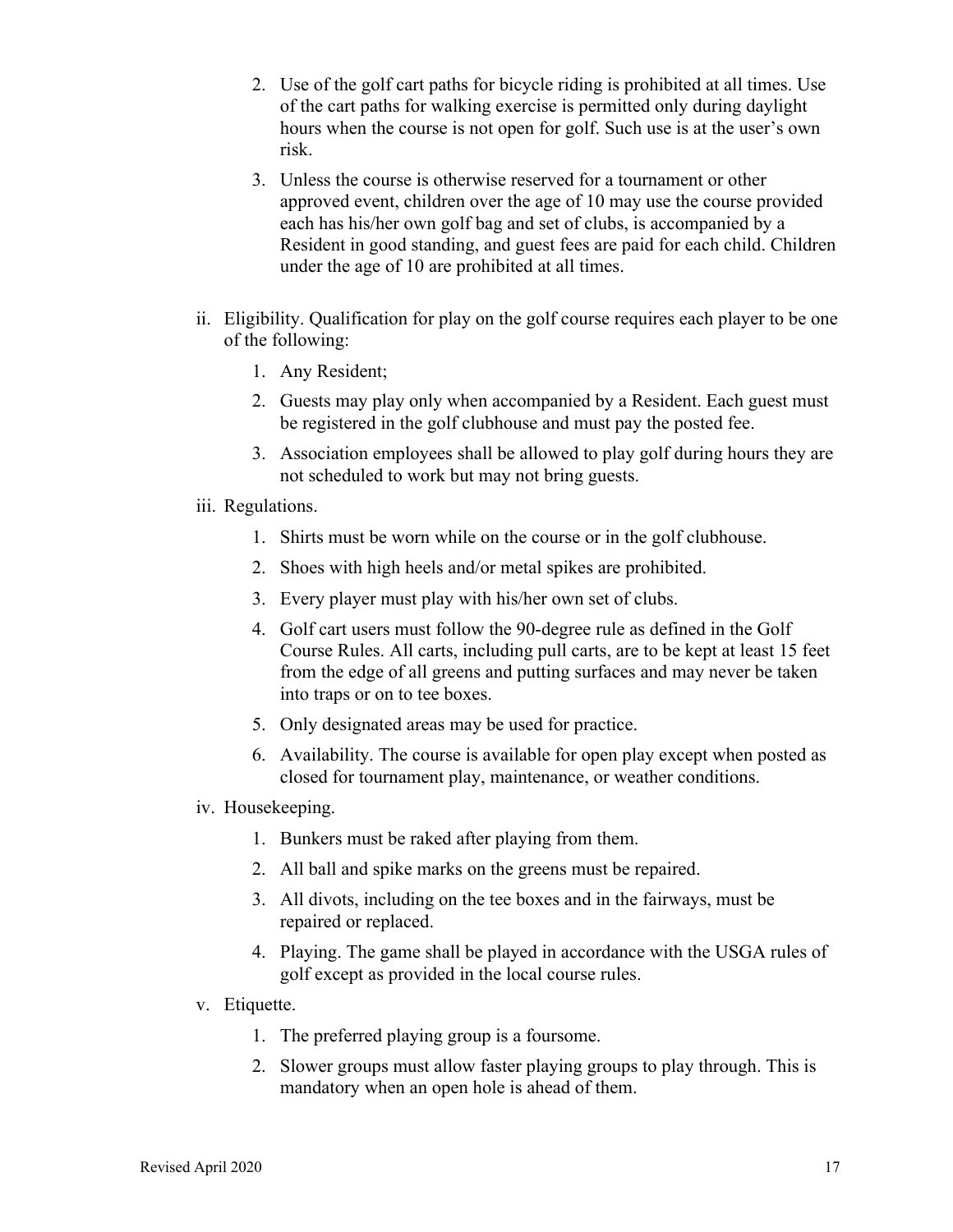3. A golfer hitting a ball into the RV storage lot or among residences near the course is responsible for determining whether any damage resulted and is responsible for repairing any said damage.

### **ARTICLE 8: PET RULES**

- a. Limitation. No more than two pets per household.
- b. Types of pets. A pet is any domesticated bird, cat, dog, or aquatic animal kept within an aquarium.
- c. Prohibited Animals:
	- i. Reptiles (except small aquatic turtles kept within an aquarium);
	- ii. Rodents;
	- iii. Insects;
	- iv. Birds that make loud screeching noises;
	- v. Horses, cows, pigs, chickens, ducks or any other animal or fowl commonly found on farms, including miniature versions;
	- vi. Any animal which the Board determines to be aggressive or dangerous, pursuant to evidence provided at a noticed hearing.
- d. Common areas. No pets are permitted in the Common Areas, except as follows:
	- i. A pet confined within a vehicle, including a golf cart, while transiting the main clubhouse parking lot or while picking up the mail at the mail room, provided the pet remains in the vehicle at all times.
	- ii. A pet being brought directly from off the Development to a Lot, or from a Lot directly off the Development. In such cases, a dog must be on a leash under the full control of the person handling the leash and all other pets must be in an appropriate carrying container.
- e. Service & Assistance Animals: Service and Assistance animals as defined by law are not pets.
- f. Nuisance. No animal shall be allowed to unreasonably annoy residents, to endanger the life or health of other animals or persons, or to substantially interfere with the quiet enjoyment of others. Pet owners shall be deemed in violation if their pets:
	- i. Consistently or constantly make excessive noise, i.e. unprovoked excessive, unrelenting or habitual barking, howling, crying or other noises or sounds, occurring continuously and/or incessantly for a period of ten minutes or intermittently for one-half hour or more on five or more separate days within a thirty (30) day period. When determining if the noise is a violation, consideration will be given to the time of day, duration and frequency of the noise;
	- ii. Cause damage to or destruction of another's property;
	- iii. Cause unsanitary, dangerous or offensive conditions, including the fouling of the air by offensive odor emanating from excessive excrement;
	- iv. Create a pest, parasite or scavenger control problem which is not effectively treated;
	- v. Chase, run after, or jump at vehicles moving on streets and alleys;
	- vi. Attack, bite or injure a person, or snap, growl, snarl, jump upon or otherwise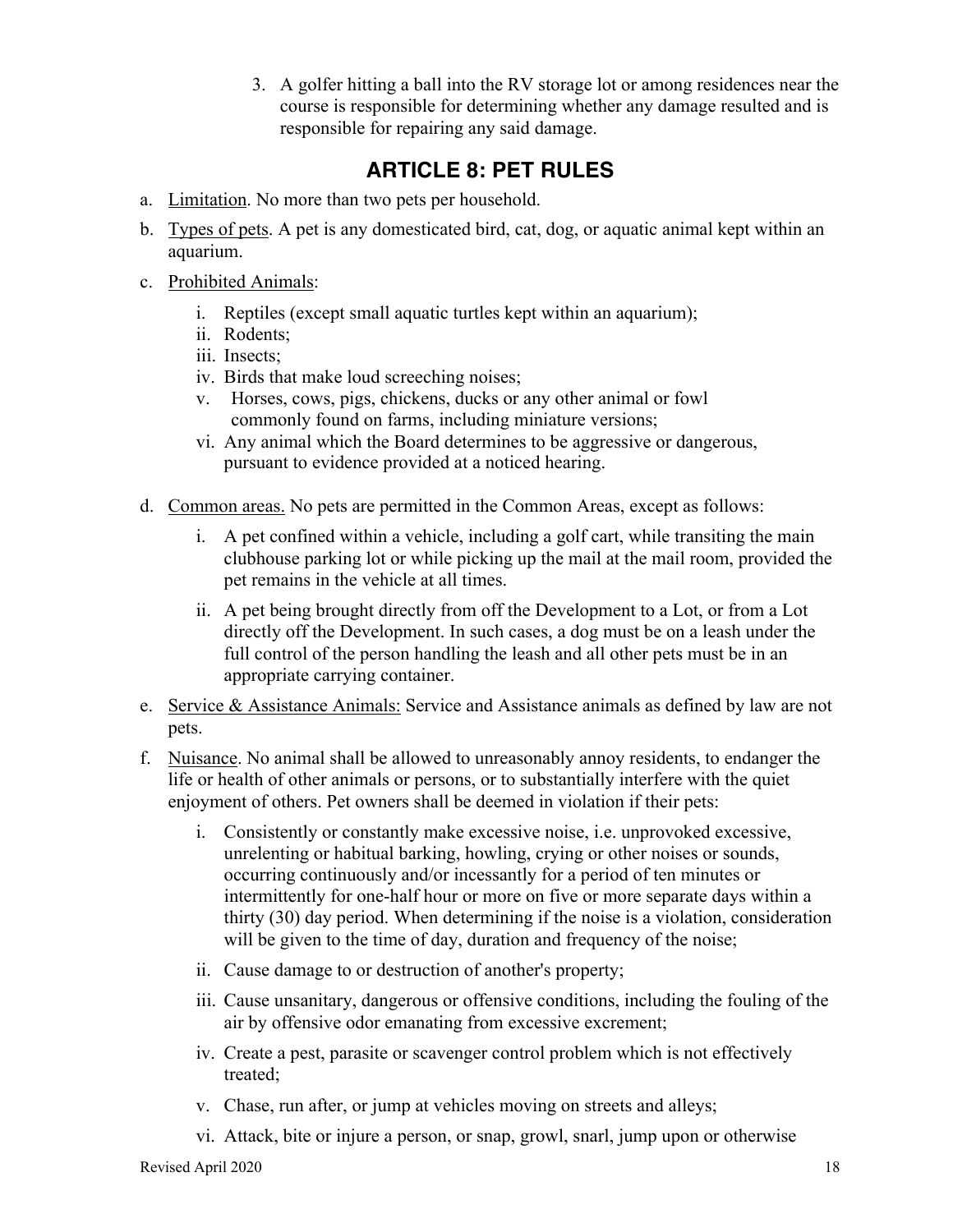threaten persons without provocation. These acts shall be considered a violation whether or not the pet is confined by fence, chain or leash, or under the voice control of a responsible person.

vii. Feed from, overturn, or otherwise disturb garbage containers.

### **ARTICLE 9: VEHICLES AND PARKING**

- a. Street Parking. Street parking of trucks exceeding one-ton capacity and any type trailer, fifth-wheel, camper or motor home is limited to 72 hours. Inoperable or disabled motor vehicles may have this time extended by written permission of the Board.
- b. Repair of Vehicles. Construction, repair, service, or maintenance of any vehicle in the Common Areas is prohibited except for emergency repairs to the extent necessary solely for the movement of the vehicle to a proper repair facility. Such work is prohibited on residential lots except in an area not visible from the Common Areas or neighboring properties. Regular maintenance such as checking oil, adding water to golf cart batteries, washing and/or waxing cars, checking or changing tires, or vacuuming the interior is permitted on residential lots.
- c. Parking on Common Property. No vehicle may be parked on common property for more than 72 hours.
- d. Golf Carts. All golf carts must be identified with the applicable Owner's lot number in the location and size specified by the Board of Directors. Decals can be obtained from the Association's office and must be placed on the cart within 30 days of acquisition. Owners are responsible for any damages to, or caused by, their golf carts.

#### **ARTICLE 10: RECREATIONAL VEHICLE STORAGE**

- a. Storage Control Committee (SCC). The Storage Control Committee shall consist of the Director of Common Property, who serves as chair and appoints at least two additional Residents. The committee will handle space assignments, lot maintenance and parking regulations. Use of the lot is at the user's own risk. The SCC shall be the final authority on space assignment, subject to an appeal to the Board of Directors of the Association.
- b. Registration. Use of the storage lot is limited to Residents who physically reside in Highland Palms. All vehicles using the facility must be recreational vehicles (boats, campers, motor homes, or trailers) and must have a valid government-issued vehicle registration certificate and proof of property and liability insurance at the time of applying for a space, Owners with more than one RV may be assigned an additional space, if available. If necessary, the SCC will establish a waiting list to provide spots on a first-come, first-served basis. The SCC must be notified if a Resident changes RVs or license number and the vehicle must be removed within 30 days of the Resident moving out of Highland Palms.
- c. Additional Spaces. If additional spaces are available, trailers that are not considered recreational vehicles (including but not limited to motorcycle trailers and golf cart trailers) will be allowed on a first-come, first-served basis, pending inspection and approval by the SCC. Such trailers must be street legal with a valid vehicle registration certificate and proof of property and liability insurance. Under no circumstances shall such vehicles be used for storage. If there are insufficient spots for recreational vehicles, these trailers will be required to vacate the storage lot on a last-in, first-out basis.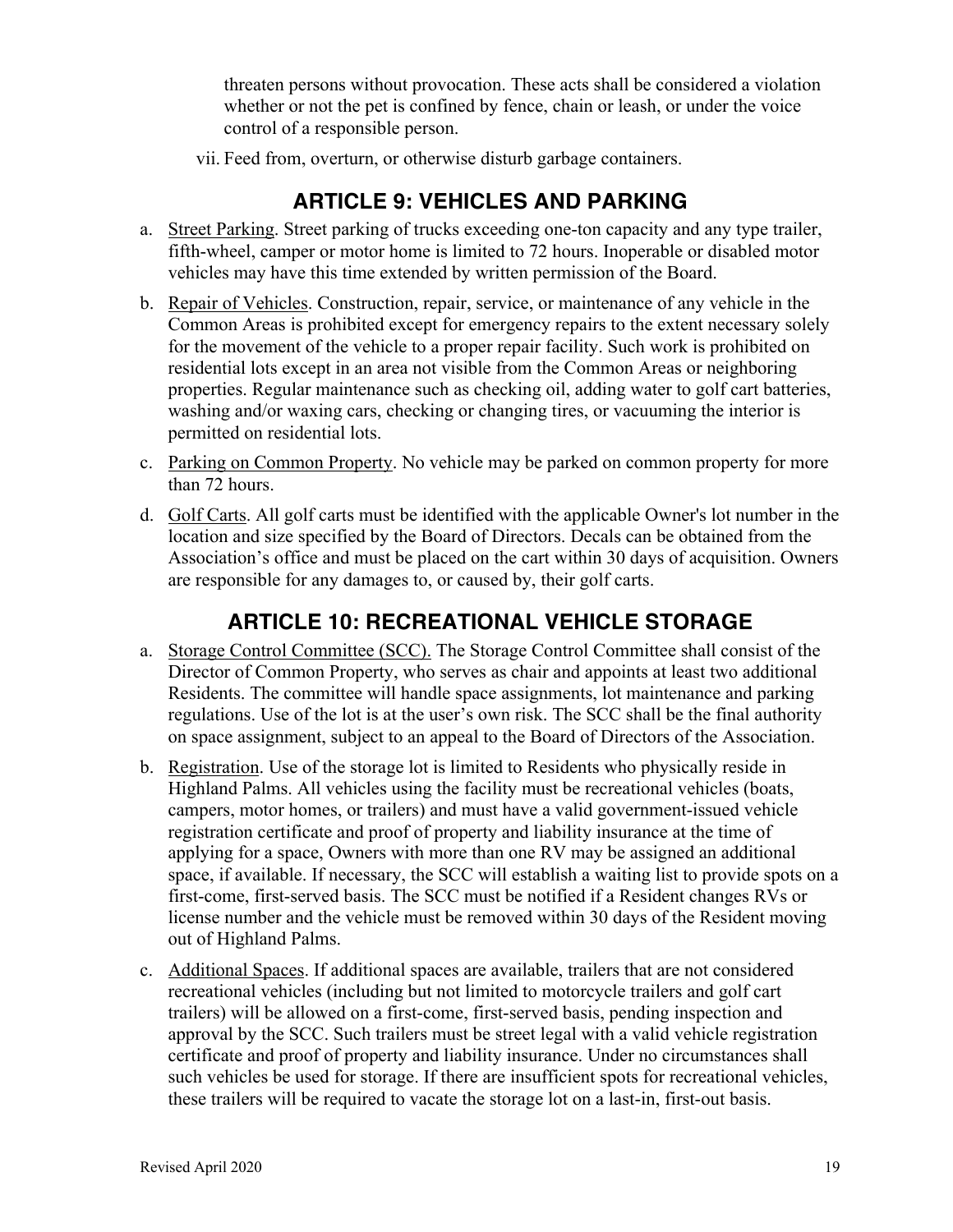- d. Maintenance. The Association and RV owners shall maintain the RV storage lot. The Association will provide installation and repair of access surfaces, fencing, lighting, and perimeter security alarm systems at its discretion. RV owners are responsible for the housekeeping duties necessary to maintain their spaces in weed and debris-free condition. Failure to maintain the assigned space may be cause for loss of space assignment and the RV removed at Owner's expense.
- e. Security. The lot access gate must be locked at all times, except when required for entrance and exit. Only RV owners that have assigned RV lot spaces shall be provided access codes or keys, which may not be disclosed or transferred to any other person.
- f. Limitation. At no time shall there be any overnight camping or other residential use of this site.
- g. Towing. Any vehicle left for more than 30 days after the owner has moved out of Highland Palms, or for whom an owner cannot be identified may be considered abandoned and is subject to towing and/or sale.

# **ARTICLE 11: SELLING, RENTING OR LEASING**

- a. Change in occupancy. When occupancy of a property changes, whether by sale or by lease, the departing occupants shall surrender to the Association their common property access keys.
- b. Selling, renting or leasing. The Owner must notify prospective buyers or tenants that Highland Palms is a  $55+$  community as defined in the CC&Rs prior to entering into any sort of rental or lease agreement. The Owner also must advise prospective buyers/tenants of the requirement to attend an orientation interview with the Board of Directors (or a committee appointed by the board).
- c. Signage: Any signs posted offering a property in Highland Palms for sale or lease must include a statement that Highland Palms is a 55+ community.
- d. Transfer of ownership. When ownership of a lot changes, whether by sale, assignment, quitclaim or other means, the Owner must notify the Association of the name and address of the transferee and the nature of the transfer.
- e. Verification of Age. Verification of age must be by one of the following documents:
	- i. Birth certificate;
	- ii. Driver's license;
	- iii. Passport;
	- iv. Immigration card;
	- v. Military ID;
	- vi. Any other local, state, federal or international documentation containing information regarding the age of the person;
	- vii. A sworn statement under penalty of perjury by an adult member of the household that at least one occupant is 55 years of age or older.
- f. Assessments. The Owner of a property in Highland Palms is responsible for keeping the Homeowners Assessment fees current through close of escrow. In the case of a leased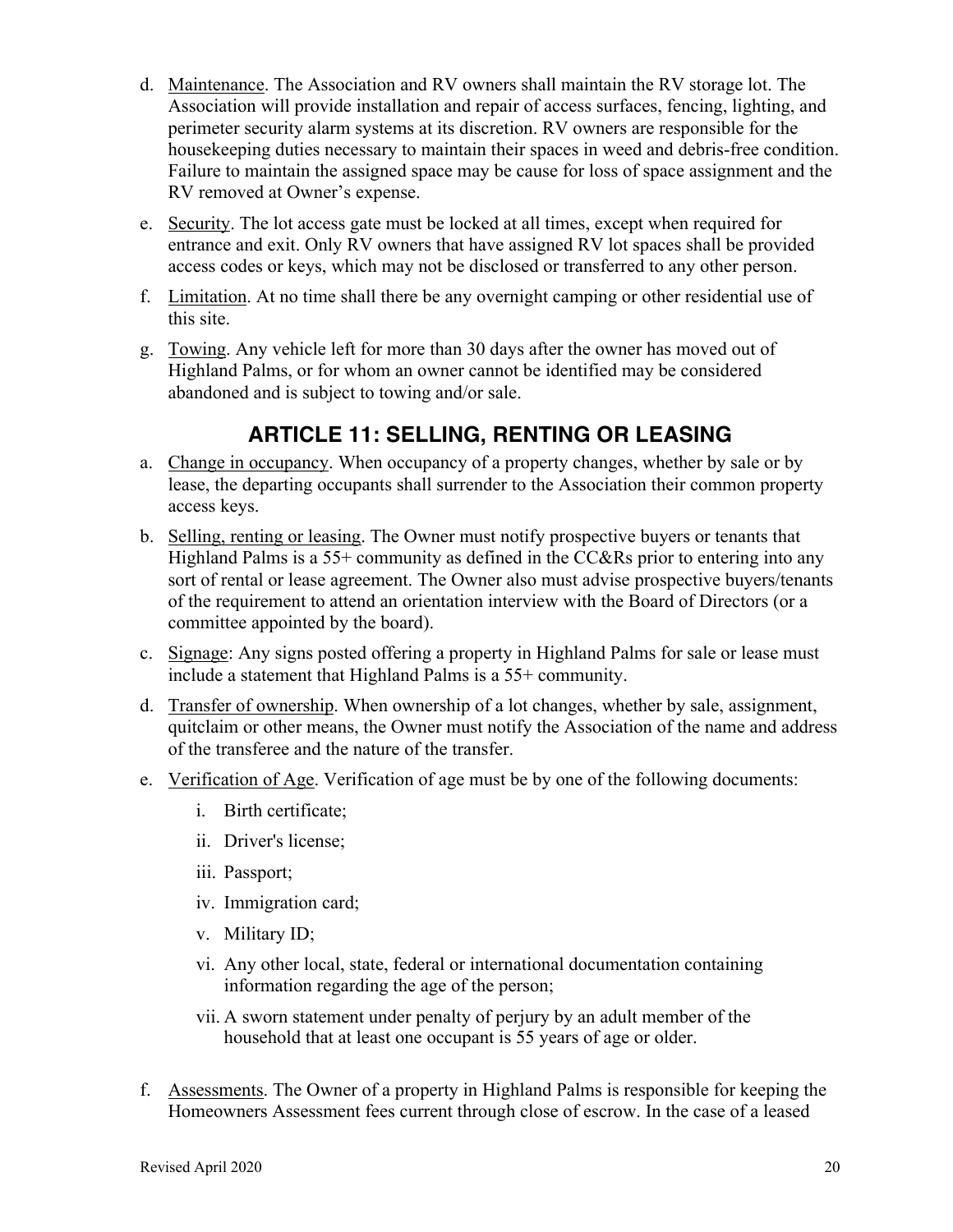property, the Owner remains responsible for the assessments regardless of whether the lease agreement requires the lessee to pay said assessments.

- g. Lease Restrictions. Only leases with an initial term of not less than 30 consecutive days are permitted. Owners must provide copies of said leases (financial arrangements may be redacted) along with the full names, previous addresses and verified ages of the tenants within 15 days of signing the lease. The lease agreement must include at a minimum the following clauses:
	- i. Tenant agrees to comply with the Association's Governing documents and failure to do so constitutes a default under the lease agreement;
	- ii. There is no right of assignment or sublease;
	- iii. Tenant agrees to obtain and maintain insurance with appropriate limits to protect against property loss and personal injury;
	- iv. Tenant agrees to attend an orientation interview with the Board of Directors (or a committee appointed by the Board) within 15 days of moving in.
- h. Orientation Interview. At the orientation interview for new buyers/tenants, the Association will issue to the buyers/tenants copies of the Association's governing documents and the new Owner's/Tenant's own coded access keys for the common property.

# **ARTICLE 12: INSPECTIONS AND COMPLAINTS**

- a. Resident Complaints. Complaints by residents about possible violations of the Association's governing documents must be submitted in writing and must be signed. The association will not act on anonymous or oral complaints.
- b. Right to View Complaints. Written complaints will be kept confidential except that the person accused of the violation will have the right to view, but not copy, the complaint.
- c. Inspections. The Association's representatives and vendors may enter Lots, Common Areas, and Exclusive Use Common Areas, subject to the restrictions spelled out in the Right of Entry provisions of the CC&Rs;
	- i. To inspect and perform necessary maintenance or repairs to the Common Areas and/or Exclusive Use Common Areas;
	- ii. To mitigate damages;
	- iii. To inspect the Lot and its Improvements to ensure compliance with the Governing Documents. Such persons, acting in good faith, shall not be liable for trespass.

### **ARTICLE 13: ENFORCEMENT PROCEDURES**

- a. Remedies for Enforcement. The Highland Palms Board will use California law to enforce the governing documents. In addition to all other permitted legal remedies, **t**he following remedies will apply:
	- i. Warning letters.
	- ii. Monetary penalties.
	- iii. Suspension of membership privileges.
	- iv. Internal dispute resolution.
	- v. Alternative dispute resolution (arbitration or mediation).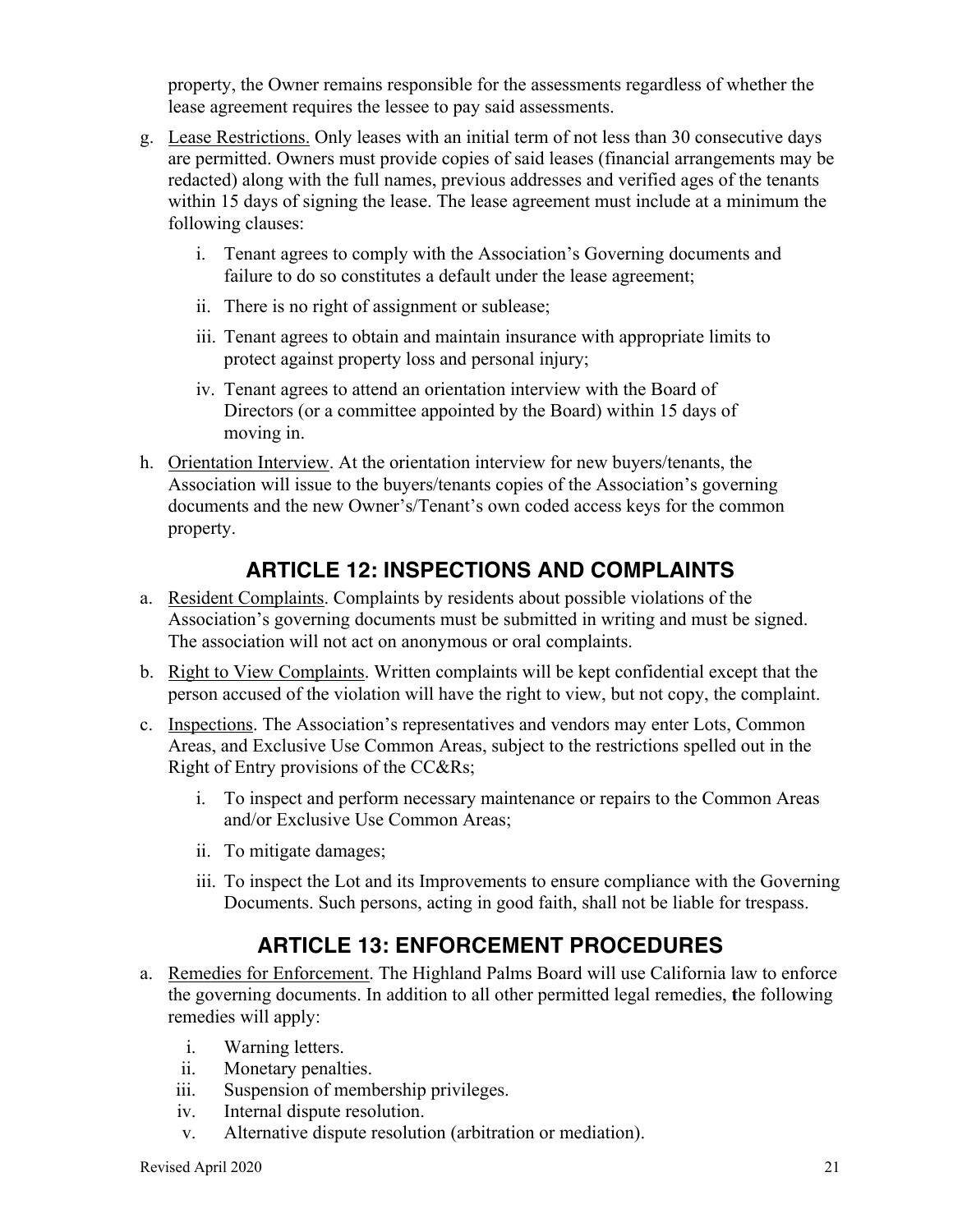vi. Litigation.

1. Rules Committee. The Board of Directors may appoint a Rules Committee and delegate to said Committee the authority to conduct hearings into alleged violations of the Association's governing Documents. In addition, the Committee may meet from time to time to review and/or to recommend changes to the Association's Policies, Rules  $\&$ Regulations.

If appointed, membership in the Committee shall be:

- i. Two members of the Association's Board of Directors, one of which shall be the vice president, who serves as committee chair, and the second shall rotate among the other Board members; and
- ii. Three residents of the community, including at least two Members of the Association. The third may be a tenant or a non-member spouse of either a Member or a Tenant.

No member of the Committee may be a relative of any other member of either the Committee or the Board.

Appointments to the Committee are for a term of one year and members serve at the pleasure of the Board.

- 2. Notice and Hearing Procedures. The following notice and hearing procedures will be used whenever a hearing is held to consider an alleged violation which could result in disciplinary action against a Member.
	- i. Notice of Hearing. Notice of the hearing will be sent at least ten (10) calendar days prior to the hearing and will be given either personally or by prepaid firstclass mail to the most recent address shown in the Association's records. The notice shall contain, at a minimum, the date, time, and place of the meeting, the nature of the alleged violation for which a Member may be disciplined, and a statement that the Member has a right to attend and may address the board and present evidence at the meeting.
	- ii. Opportunity to Be Heard. Members have the right to send a letter, to send a representative, or to appear in person to present evidence as to why they should not be disciplined. The hearing will be held in executive session.
	- iii. Rescheduled Meetings. Upon written request and for good cause, an accused party may be granted one continuance. Any other continuances shall be at the discretion of the Board. If a person fails to appear for a hearing, the Board will review the evidence presented and make its decision accordingly.
	- iv. Correction of Violation. In the event the violation is corrected prior to the hearing date, the Board may dismiss the proceedings.
	- v. Notice of Decision. Within fifteen (15) calendar days of the Committee's decision, the Member will be given written notice of the decision.
	- vi. Appeals. Decisions of the Committee may be appealed to the Board of Directors within 10 days of the mailing of the hearing decision.
	- vii. Conflicts of Interest. If a Committee Member has a possible conflict of interest (i.e., originated an otherwise independently unverifiable complaint or is the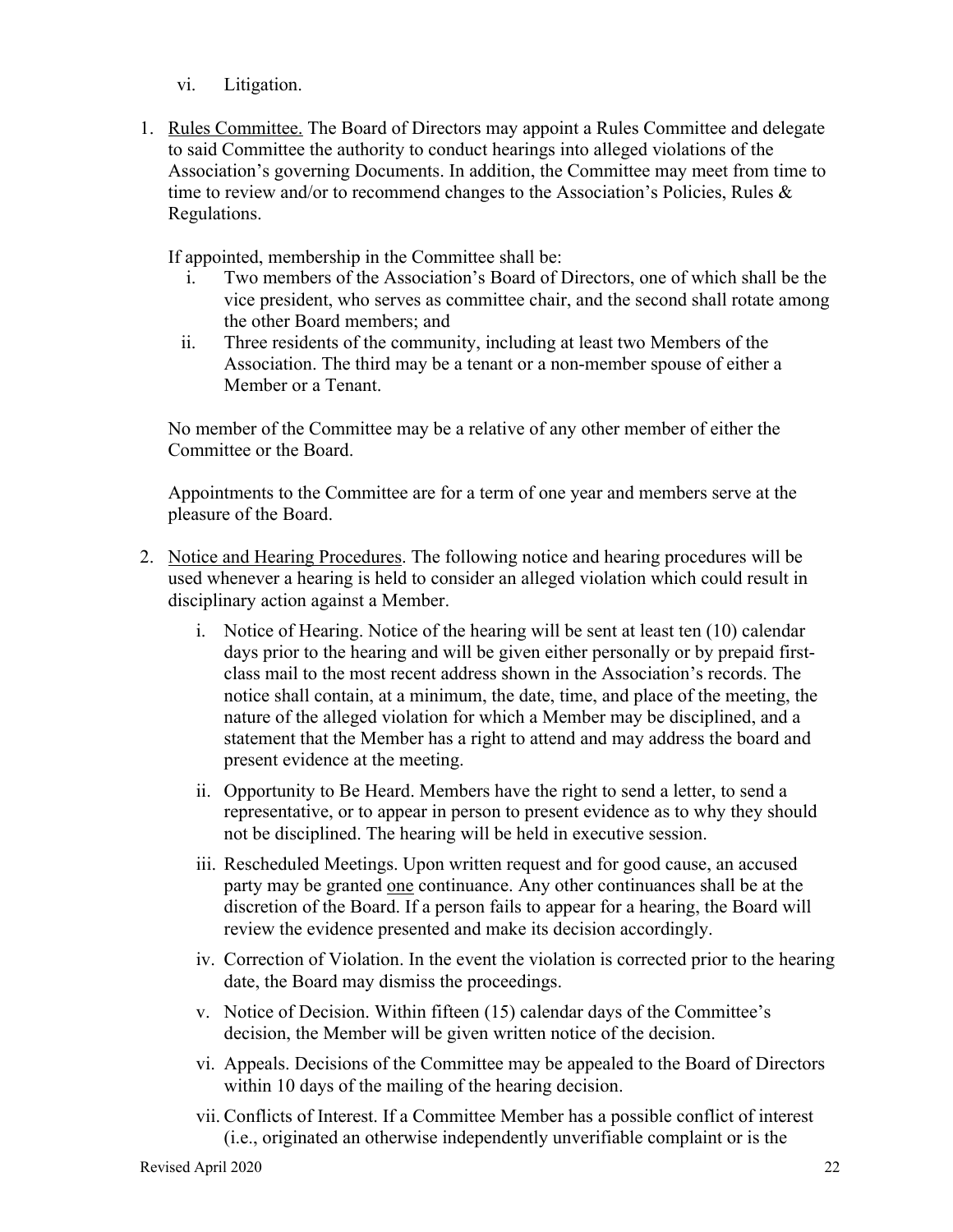subject of the complaint) that Member must disclose it to the Board and may not participate in the hearing or any related discussions without Board approval.

- c. Monetary Penalties. Fines may be imposed in accordance with the Association's schedule of fines.
- d. Suspension of Privileges. The Committee may suspend the Common Area privileges of Members and their family, tenants, and guests as provided for in the CC&Rs §10.1(b).
- e. Judicial Enforcement. In addition to monetary penalties, suspension of privileges and suspension of voting rights, the Association may file a lawsuit for damages and/or injunctive relief as provided for in the CC&Rs §10.1(d).
- f. Reimbursement Special Assessments. The Board may levy reimbursement special assessments against Members for expenses incurred by the Association arising out of actions or omissions of such Members or their family, tenants, guests, or pets as provided for in CC&Rs §12.3(c).
- g. Failure to Pay Assessments. Unpaid assessments may be enforced as provided for in the CC&Rs §13.2.
- h. Cumulative Remedies. The enforcement rights described in this section are cumulative and the Association may exercise one or more of its rights or remedies, including those which may not be listed, singly and/or in such combination as the Board determines to be appropriate to be effective. The Association has the right to pursue one or more remedies simultaneously.
- i. Alternative Dispute Resolution. California law may require that before the Association or a Member files a lawsuit against the other, the filing party must submit the dispute to alternative dispute resolution.
- j. Attorneys' Fees. Attorneys' fees may be levied against and collected from Members as provided for in the CC&Rs.

#### **ARTICLE 14. PERMITTED TEMPORARY LIVE-IN HEALTH CAREGIVER(S) (PTL-IHC)**

- a. Occupancy. A qualified legal resident of Highland Palms has the right to hire a Caregiver (s). The Board of Directors upon a showing pursuant to law will approve the Caregiver (s). Family members or friends of the Caregiver (s) are governed by the guest rules and are controlled by the qualified legal resident. The occupancy of a Caregiver is permitted under the following circumstances:
	- i. The Caregiver is retained to provide live-in, long-term, short-term, or terminal health care to a qualified legal resident, or
	- ii. The Caregiver is a family member of the qualified legal resident providing that care. For the purpose of this section, the care provided by a Caregiver must be substantial in nature and must provide either assistance with necessary daily activities or medical treatment or both.
- b. Application Process. An application by a qualified legal resident for approval of an existing, new, or different Caregiver must be made on forms available at the Association office. The application requires any qualified legal resident applying to have, to continue to have, or to change, a Caregiver residing with them in their residence in Highland Palms to comply with the following requirements and to submit any legally required information to the Association's Board of Directors with the application: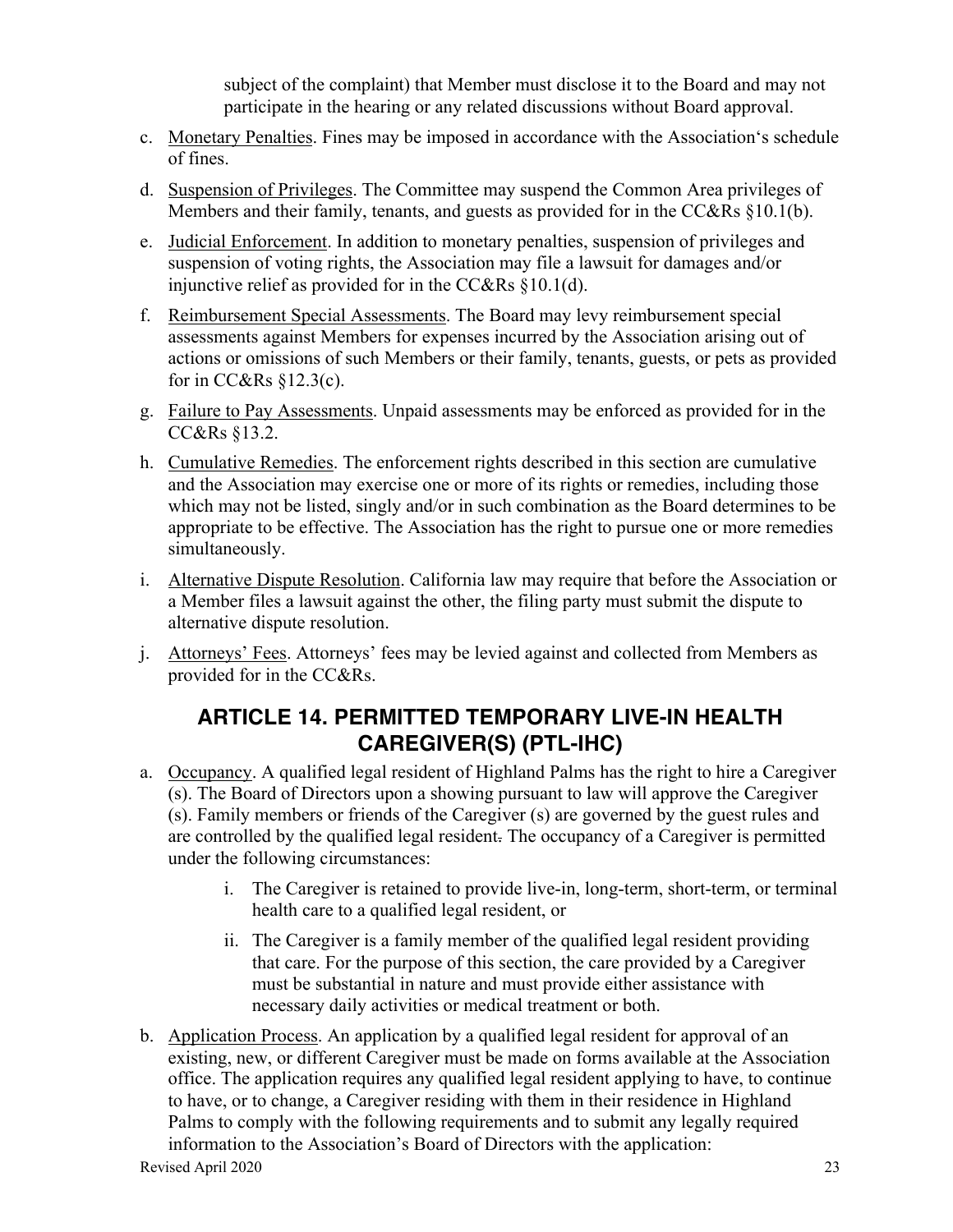- i. The qualified legal resident, or his/her legal guardian, must submit a physician's certification, on the Association's form. Alternately, the certification may be submitted by the physician on the physician's letterhead stationery, provided it contains all the information required on the form.
- ii. The qualified legal resident shall make available to any existing or prospective health Caregiver a copy of the current Covenants, Conditions and Restrictions ("CC&Rs") and current Policies, Rules and Regulations.
- c. Approval for Caregiver(s). Upon receipt of a full and complete application, the Board shall determine whether the current or prospective Caregiver qualifies. The Association may refuse to approve any proposed Caregiver that has been convicted of a serious felony. The Association may conduct criminal background checks on all Caregivers prior to approval. All criminal background checks will be conducted on a case-by-case basis. In coming to a decision, the Association shall take into account, amongst other factors, the nature and severity of the conviction, the amount of time that has passed since the convicted crime occurred, the facts and circumstances surrounding the criminal conduct, the age of the Caregiver at the time of the crime, and any evidence of rehabilitation. The Association shall have the right to prohibit all Caregivers who have been convicted of the following crimes:
	- Illegal manufacturing or distribution of a controlled substance as defined in section 102 of the Controlled Substances Act (21 U.S.C. 802);
	- Elder abuse per California Penal Code section 368; and
	- Crimes requiring a person to register as a Tier 3 sexual offender per California Penal Code section 290 et seq.

Applications shall be considered at the next regularly scheduled open Board meeting after receipt of the application. Decisions shall be rendered within 15 days of that meeting or within 15 days of the completion of a background check, whichever is later. Pending action on the application, the applicant will be allowed to reside in the community as a guest of the qualified legal resident. The decision of Board shall be recorded in the minutes of the meeting, along with the reasons for the decision, and the period of time the Caregiver will be allowed to reside on the property.

The Caregiver's right to reside with the qualified legal resident shall be valid for a time period determined by the Board or until the qualified legal resident (1) has moved from Highland Palms, (2) dies, (3) no longer needs the authorized health care, or (4) for any other reason**,** whichever is shorter. Once the authorized time period has passed or the approved health care is no longer necessary, the Caregiver must cease residing on the property within 30 days, unless the qualified legal resident has been granted approval for the Caregiver to continue based upon a new application.

The Caregiver's right to reside with the qualified legal resident applies only to the approved Caregiver and not to his or her family members or guests.

- d. Violations. Violations of the governing documents, including this article, by any health Caregiver will subject the qualified legal resident to disciplinary action to the fullest extent allowed by the governing documents and the law, including:
	- i. Imposition of monetary fines according to the current fine schedule;
	- ii. Suspension of common area privileges;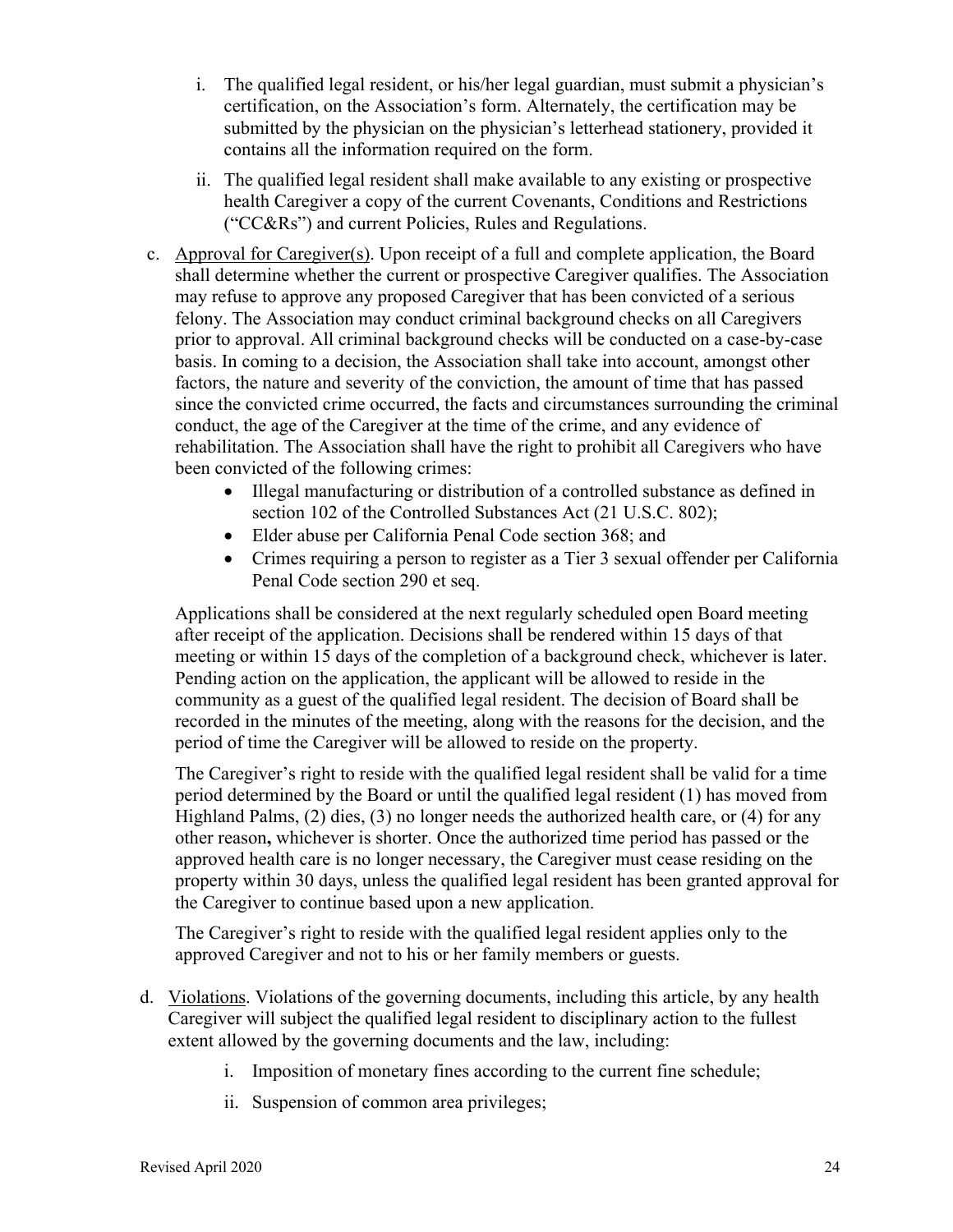iii. Legal action to remove any Caregiver, or any other person not qualified and approved to be a Caregiver, from the property, including recovery of attorneys' fees and costs as allowed by law.

# **ARTICLE 15. SEVERABILITY**

a. Severability. The provisions of these Policies, Rules and Regulations shall be deemed independent and severable, and the invalidity or partial invalidity or unenforceability of any one provision shall not affect the validity or enforceability of any other provision.

### **ARTICLE 16. Harassment Policy**

The Highland Palms Senior Estates & Country Club ("Association") hereby adopts the following restrictions against Harassment (as defined below) of any person that enters, stays, resides within, or works within the Association's development (the "Development").

- a. Definitions. The term "Harassment" includes words, gestures, correspondence (whether in print or online), or any other action that tends to annoy, alarm, intimidate or abuse another person. Harassment includes but is not limited to: (1) following, bothering, and/or stalking someone to the point of causing the person annoyance, distress, fear or harm; (2) sending abusive, threatening, repetitive or voluminous written correspondence to the person causing annoyance, distress, fear or harm. To annoy, isto disturb, irritate or cause significant discomfort. Abuse includes without limitation insulting, hurtful, or offensive wrongs or acts. If there is a dispute regarding the meaning of the term "Harassment", the Board of Directors holds the power and authority to interpret the term "Harassment" and its interpretation shall be binding on the parties. The term "Harassment" shall not include enforcement action initiated by the Association.
- b. No Harassment.
	- 1. The Association will not tolerate Harassing behavior of any kind, whether verbal, physical, written, online cyber bullying, social media attacks, or otherwise.
	- 2. All owners (including their tenants, residents, guests, occupants, and all other persons affiliated with the owners' units) are prohibited from engaging in any Harassing behavior of any kind and from any form of intimidation or aggression directed at the Association's members, residents, guests, occupants, invitees, or directed at the Association's agents, employees, board members, officers, or vendors.
	- 3. All owners (including their tenants, residents, guests, occupants, and all other persons affiliated with the owners' units) are prohibited from stalking, harassing, or obstructing the Association's vendors, employees, board members, officers, and workers. Verbal Harassing behavior (whether oral or written via letter or online) such as berating, belittling, insulting or threatening Association board members, vendors, employees, residents, owners or others is not acceptable and is a violation of the governing documents.
	- 4. At all times, Association employees and the individual members of the Board of Directors shall be treatedwith courtesy and respect by owners (including the owner's residents, guests, family members, tenants, trustees, and all other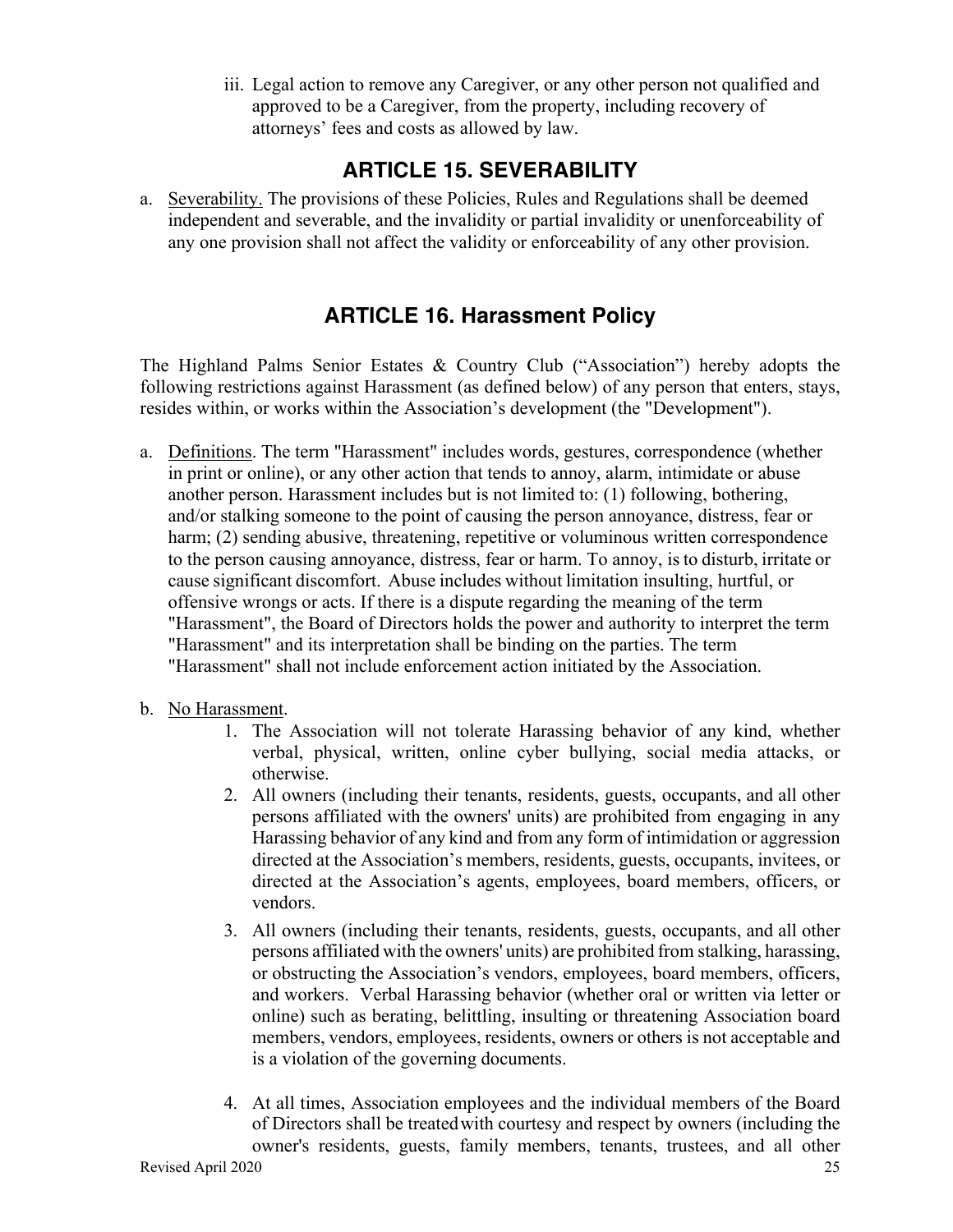persons affiliated with the owner's unit). No Harassing behavior or language will be tolerated. Unless authorized by the Association in writing, owners (including their tenants, residents, guests, occupants, and all other persons affiliated with the owners' units) shall not communicate with an Association vendor.

- c. Application. These Rules shall be construed broadly to: (1) apply and bind all owners as well as their residents, guests, family members, tenants, trustees, and all other persons affiliated with the owner's unit; and (2) apply and restrict such persons from engaging in Harassing conduct both within and outside the Development, to the fullest extent permitted by law. To the extent any non-owner violates these Rules, the record owner affiliated with that non-owner shall not direct or allow such violations, and the owner shall take all reasonable steps available to prevent further violations from occurring. These steps shall include, without limitation, enforcing any applicable lease agreement, trust or operating agreement, enforcing any applicable law, terminating the lease agreement, legal action, or other action that would aid in preventing further violations of this Rule.
- d. Conflicts Severability. These Rules shall be enforced to the fullest extent permitted by law. If there is a conflict between any provision of these Rules and any statute, law, ordinance, rule, order or regulation, the latter shall prevail, and in such event the provision of these Rules at issue shall be curtailed and limited only to the extent necessary to bring it within applicable legal requirements. Each provision of these Rules shall be considered as separate and divisible, and in the event any provision of these Rules are held to be invalid, void, or unenforceable by a court of competent jurisdiction, the remaining provisions of these Rules shall continue to be in full force and effect without being impaired or invalidated in any way, to the extent possible.
- e. Enforcement. If an owner (or his or her tenant, guest, resident, family member, etc.) violates these Rules, the Association may (but is not obligated to) take any and all actions as provided for in the Association's governing documents, including but not limited to, fines, suspension of membership privileges, or litigation.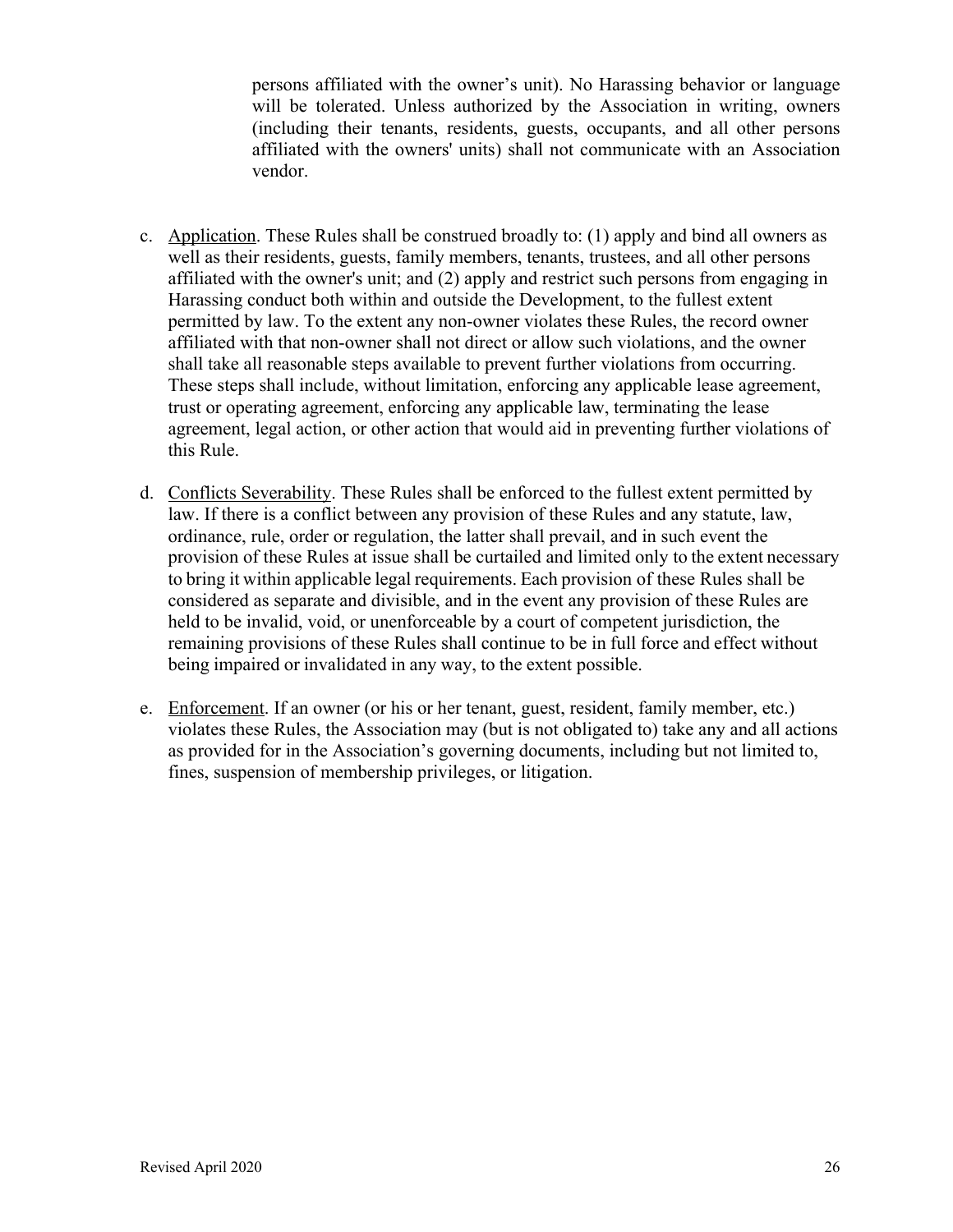| Escrow/Transfer of Property Title                           | \$200.00                   |
|-------------------------------------------------------------|----------------------------|
| Facilities Use Fee (Mandatory for all new                   | \$1,500.00                 |
| property owners)                                            |                            |
| New Homeowner Information Package                           | \$100.00                   |
| Homeowners Leasing Package                                  | \$50.00                    |
| <b>Monthly Assessment</b>                                   | \$120.00                   |
| Legal Fees to Process Liens                                 | \$300.00 or more           |
| Administrative cost for extra work done by                  | \$25.00 per hour           |
| office                                                      |                            |
| Returned check (unpaid by bank)                             | \$25.00                    |
| Approved private social gathering: Main                     | \$250.00                   |
| Clubhouse - 50 or more guests (\$100.00 of                  |                            |
| deposit is refundable if clubhouse is left                  |                            |
| clean)                                                      |                            |
| Approved private social gathering Main                      | \$50.00                    |
| Clubhouse Courtyard - Less than 100 guests                  |                            |
| (\$25.00 of deposit is refundable if area is left<br>clean) |                            |
| Approved private social gathering Golf                      | \$150.00                   |
| Clubhouse - Less than 100 guests (\$100.00 of               |                            |
| deposit is refundable if clubhouse is left                  |                            |
| clean)                                                      |                            |
| Golf Course Guest fee (individual)                          | \$10.00 per day            |
| Photocopies - each page (single sided)                      | \$0.20                     |
| Photocopies - each page (Double sided)                      | \$0.30                     |
| Photocopies - color (each side)                             | \$0.50                     |
| Fax - each page sent                                        | \$1.50                     |
| Fax - each page received                                    | \$0.75                     |
| Mailbox key replacement                                     | \$25.00                    |
| Clubhouse entry fob replacement or                          | \$17.00                    |
| additional fob                                              |                            |
| Clubhouse entry fob for tenants                             | \$25.00 refundable deposit |
| Garage/Yard sale                                            | \$25.00                    |

#### **SCHEDULE OF FEES (effective 1/1/2021)**

#### $\sim$ ALL FEES ARE SUBJECT TO CHANGE $\sim$

Late Fees: Payments are due and payable in advance on the first day of each month. If payments are delinquent past the fifteenth of each month, a late payment fee of ten percent (10%) will be assessed. This fee will continue to be assessed each month until the account is paid current. A lien may be recorded against the property to collect delinquent dues and late charges.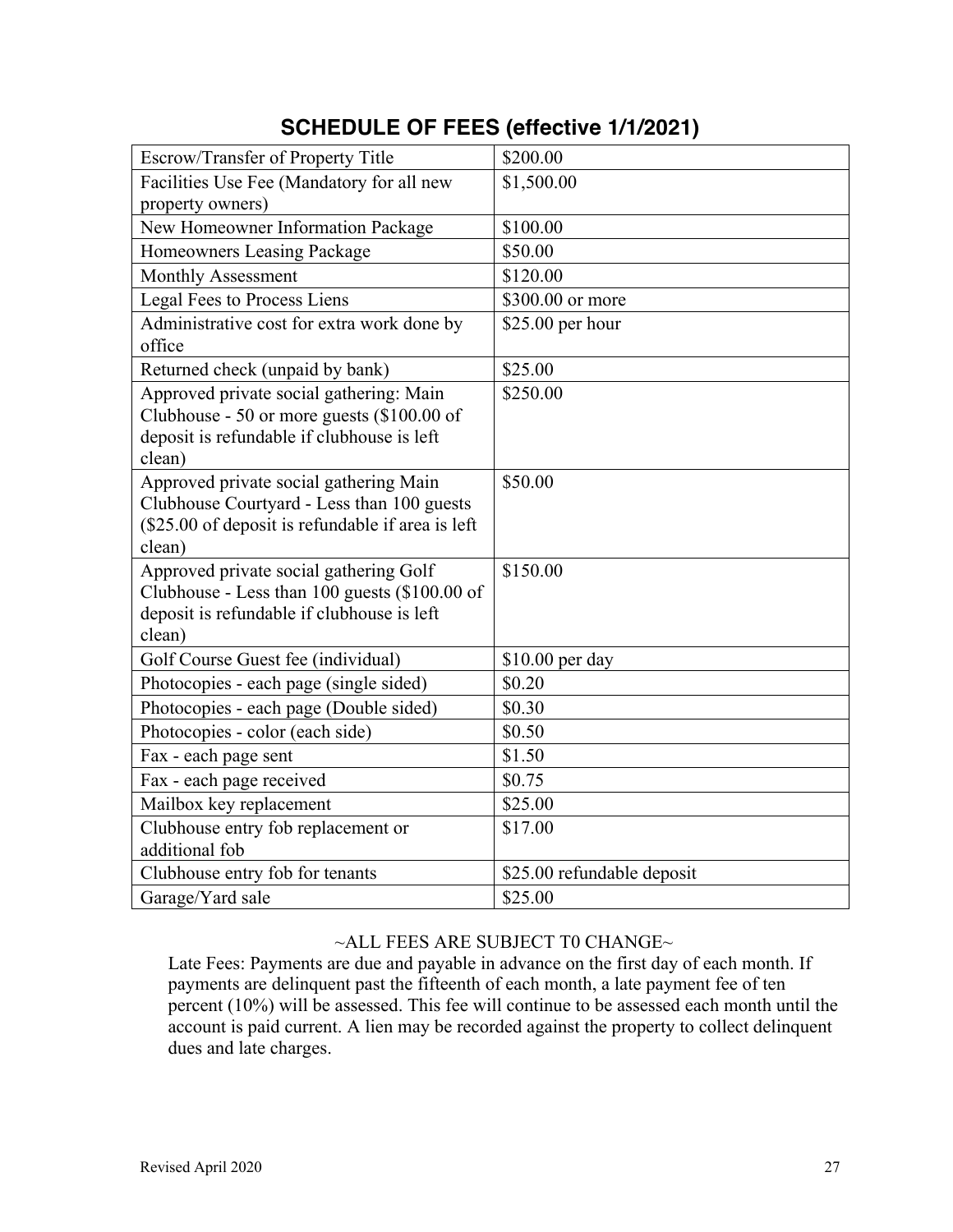### **APPENDIX 1: ENFORCEMENT POLICY & SCHEDULE OF FINES**

The following policies and associated fines constitute the enforcement procedures governing Members of the Association who violate the governing documents of Highland Palms Senior Estates & Country Club, Inc.

These policies and fines were adopted by the Board of Directors at an open Board Meeting on Sept. 12, 2016 following publication for a 30-day comments period by the membership as provided for in Article 6 of the Bylaws and amended Nov. 5, 2020 and Aug. 12, 2021 following the same procedure.

The policies stated herein apply to violations of any of the governing documents of the Highland Palms Senior Estates & Country Club, Inc., including the Articles of Incorporation, the Bylaws, the Covenants, Conditions and Restrictions (CC&Rs) or the Policies, Rules & Regulations (Rules).

COMPLAINTS: Disciplinary proceedings may be based on complaints from other Members or residents or upon the initiative of the Board if a member of the Board personally observes a suspected violation. All complaints must be submitted in writing and signed by the complaining party (complainant). Unless the allegations can be verified independently by the Board, complainants must be prepared to appear at any disciplinary hearing based on their complaints to testify as to the nature of the alleged violation(s). As provided for in the governing documents, Members are responsible for any violations committed by them as well as those committed by their family members, tenants, pets, guests, caregivers or visitors or the pets of any of said persons.

NOTICE: Before any fines or other disciplinary measures are imposed, accused Members (respondents) will be given a written notice of the complaint or the alleged violation, including the specific section of the governing documents they are accused of violating, and be given 15 days from the date of the notice to provide the Board with written proof of the correction or, if they believe they are not in violation of the cited sections, to provide a written response to the Board stating why they are not in violation.

HEARING: In the event the respondent(s) fail to respond in writing within the designated period, or if the Board believes the proffered explanation is insufficient, a hearing (as provided in Article 10 of the CC&Rs) shall be scheduled to ascertain the facts. Respondents shall be given 15 days written notice of the date and time of the hearing, delivered either in person or by first-class mail. At the time stated, respondents may appear in person or may submit a written response and may present witnesses and evidence on their behalf. If the allegations stemmed from a complaint, the complainant shall be required to appear to testify about the complaint, unless the complaint can be independently verified by the Board. All hearings are held in executive session and are closed to the public.

POSTPONEMENTS: Requests for postponements to accommodate respondents for medical reasons should be submitted in writing at least 24 hours in advance of the hearing date and will be routinely granted. Respondents will be asked to discuss with the Board to arrange a mutually acceptable alternative date. All other requests for postponements must be submitted in writing at least 48 hours in advance of the hearing. As a general rule, only one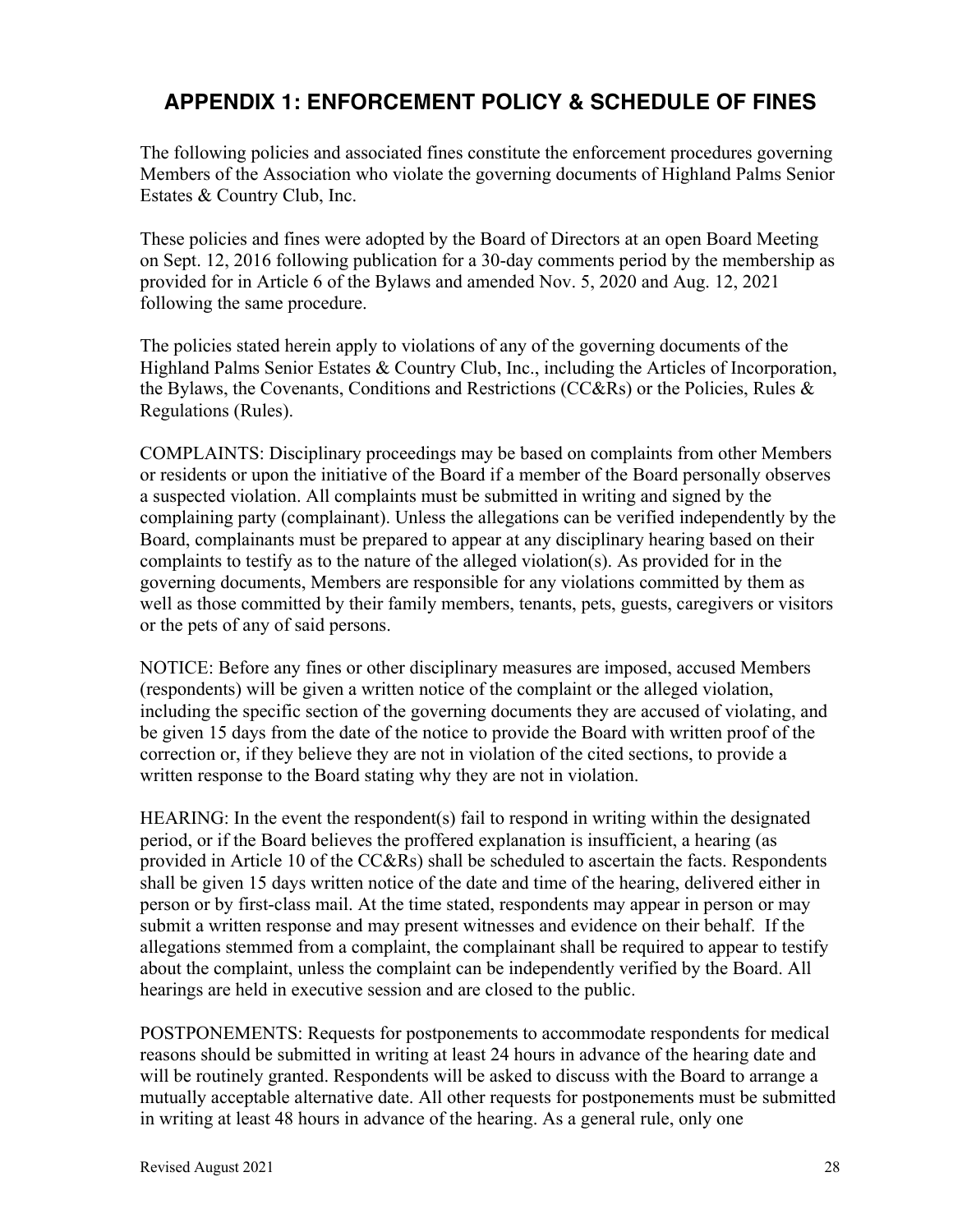postponement for reasons other than medical accommodations will be granted and may not be for more than 14 days.

DECISIONS: Upon completion of the hearing, the Board will deliberate and must provide respondents with a written notice of its findings and any disciplinary action within 15 days of the conclusion of the hearing. The decisions must be noted in the minutes of the next open Board meeting, but only in general terms to include the nature of the charges and the decision, but without identifying complainants or respondents.

PENALTIES: If the Board finds the respondents guilty of violating the governing documents, the following penalties may be imposed for non-continuing violations, either individually or in any combination.

- 1. Suspension of membership privileges, including the use of all common property facilities, i.e., the clubhouses, the swimming pool, and the golf course, for up to 30 days.
- 2. The Board may impose a fine of up to \$1,000 for each violation.

In the case of continuing violations, which are defined as violations that persist, the penalties may be imposed as follows (either individually or in any combination):

- 1. Suspension of membership privileges, including the use of all common property facilities, i.e., the clubhouses, the swimming pool, and the golf course, for as long as the violation persists.
- 2. The Board may impose a fine of up to \$1,000 for each violation. Because each day that the violation persists constitutes a new violation, the fine may be imposed on a daily, weekly, or monthly basis, and continues for as long as the violation persists.

Repeat offenses: Upon finding respondents guilty of repeat violations of the same offense, all fines shall be doubled, subject to a maximum of \$2,000 for a single occurrence and \$500/day for a continuing violation.

The maximum penalty for a safety violation is \$2,000, which may be imposed either as a onetime fine or, if it is a continuing violation, on a daily, weekly, or monthly basis for as long as the violation persists.

The Board may, for a first violation, waive the monetary penalty or issue a warning. In addition, the Board may, as an incentive to ensure compliance, offer to waive any monetary penalties if the violation is corrected within 30 days of the close of the hearing.

APPEALS AND RECONSIDERATIONS: Rulings of a committee of the Highland Palms Senior Estates & Country Club, Inc. may be appealed to the Board of Directors. Respondents may request reconsideration if they have new or different facts not presented in the original hearing. Such requests must be submitted in writing within 15 days of receiving the Notice of Decision. A respondent also may file a written demand for Internal Dispute Resolution.

SCHEDULE OF FINES: Following is a list of the schedule of monetary penalties (fines) that may be imposed following a properly noticed disciplinary hearing. These fines may be imposed in addition to any other penalties authorized by the governing documents (see item 7 above). All fines are in addition to any actual costs, damages, or expenses, including attorney fees, incurred by the Association in obtaining compliance with the governing documents. **Any violation not specifically listed below is subject to a minimum fine of \$10 and a maximum fine of \$500 (\$700 maximum for a second offence or \$1,000 maximum for a**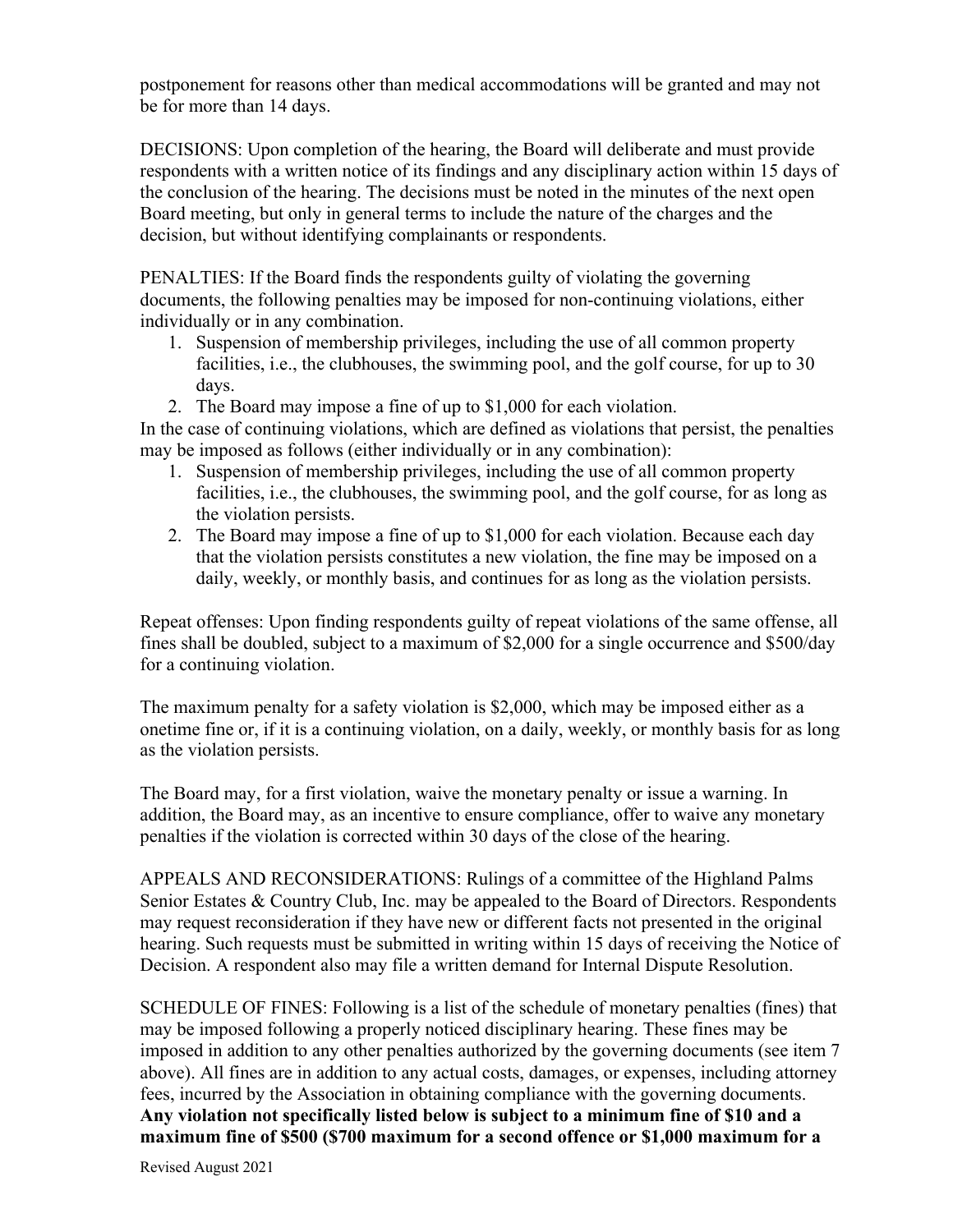**safety violation.)** Fines are due and payable within 30 days of the date of the hearing decision notice. The Board shall review the schedule of fines every other year (even years) to determine whether the schedule needs to be amended.

| Violation                    | Continuing violation                                      | Single Occurrence        |
|------------------------------|-----------------------------------------------------------|--------------------------|
| Age violation (each          | Not less than                                             | Up to \$500 per person   |
| unauthorized person under    | \$75 per day per person                                   |                          |
| age 55 is a separate         |                                                           |                          |
| violation)                   |                                                           |                          |
| Architectural (landscape)    | \$25 per day                                              | Up to $$500$             |
| Architectural (failure to    | \$25 per day                                              | Up to $$500$             |
| obtain approval prior to     |                                                           |                          |
| nonemergency work)           |                                                           |                          |
| Excessive noise              | \$25 per day                                              | Up to $$500$             |
| Harassment/intimidation      | \$50 per occurrence                                       | Not less than \$50 per   |
|                              |                                                           | day per occurance        |
| Parking                      | \$10 per day                                              | \$25 per occurrence      |
| Parking or stopping in a no  | A warning for first offence, \$25 for a 2 <sup>nd</sup> , |                          |
| parking zone                 | each subsequent offence increases by \$25.                |                          |
| Pet (over limit)             | \$25 per day                                              | Up to \$500              |
| Pet (excessive barking)      | \$50 per day                                              | Up to \$500              |
| Pet (leash violation)        |                                                           | \$10 per occurrence      |
| Pet (common property)        |                                                           | \$25 per occurrence      |
| Smoking in clubhouses,       |                                                           | \$500 (doubled for       |
| pool area, courtyard or golf |                                                           | repeat violations within |
| clubhouse covered patio      |                                                           | 1 year).                 |
| Storage violation            | \$25 per day                                              | Up to \$500              |
| Trash cans                   | \$10 per week                                             | \$25                     |
| Trash left on common         |                                                           | \$25 (Doubled for        |
| property                     |                                                           | repeat violations within |
|                              |                                                           | 1 year)                  |
| Yard/Estate sale             |                                                           | \$50                     |
| (unauthorized)               |                                                           |                          |

# **Schedule of Fines**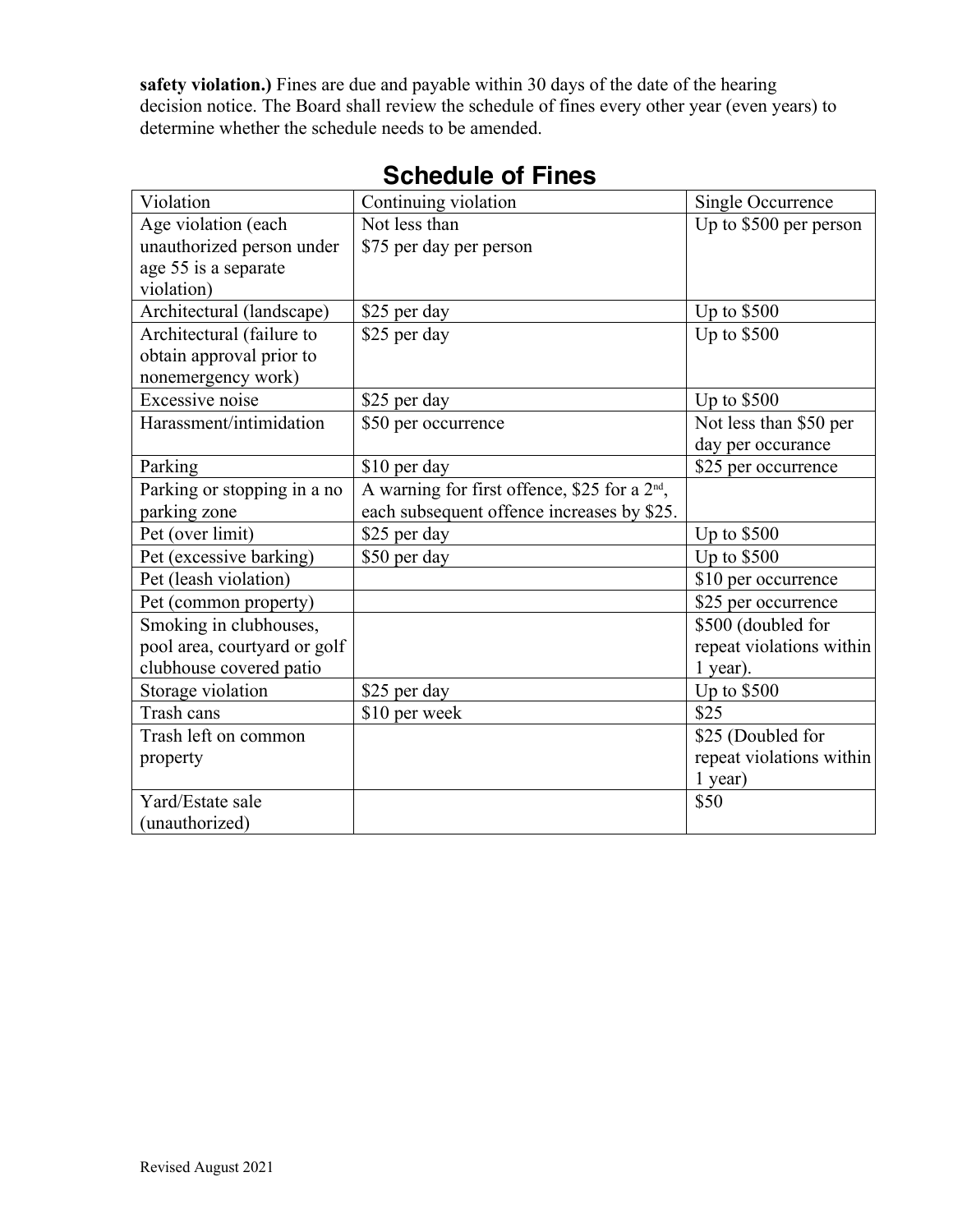### **APPENDIX 2: ELECTION RULES**

In accordance with requirements of the California Civil Code, the Board of Directors of the Homeowner's Association of Highland Palms Senior Estates & Country Club has adopted these Election Rules.

1. Effective Date:

These rules were adopted at a properly noticed open Board meeting held on Dec. 5, 2019 and were properly posted on and took effect as of that date. These election rules shall not be amended less than 90 days before any election.

- 2. Secret Ballot for Specified Matters
	- a. Notwithstanding any other law or provision of the governing documents, the following matters require a vote by secret ballot in accordance with the procedures set forth herein:
		- i. Any assessment legally requiring a vote;
		- ii. Election and removal of Members of the Association's Board of Directors;
		- iii. Amendments to the CC&Rs and Bylaws'
		- iv. The grant of exclusive use of common area property;
		- v. Any other matters requiring Membership approval under the CC&Rs and/or Bylaws.
	- b. A quorum shall be required only if so stated in the governing documents of the Association or other provisions of law. If a quorum is required by the governing documents, each ballot received by the Inspector of Elections shall be treated as a Member present at a meeting for purposes of establishing a quorum. A quorum is 50 percent of the total number of lots in the development, which is equal to 267.5 and is rounded up to 268. The number will be noted on the voting instructions provided with each ballot.
- 3. Fairness in Elections
	- a. The Association shall ensure that if any candidate or Member advocating a point of view is provided access to Association media, newsletters, or Internet websites during a campaign, for purposes that are reasonably related to that election, equal access shall be provided to all candidates and Members advocating a point of view, including those not endorsed by the Board, for purposes that are reasonably related to the election. The Association shall not edit or redact any content from these communications, but may include a statement specifying that the candidate or Member, and not the Association, is responsible for that content.
	- b. The Association shall ensure access to the common area meeting spaces during a campaign, at no cost, to all candidates, including those who are not incumbents, and to all Members advocating a point of view, including those not endorsed by the Board, for purposes reasonably related to the election. Such use shall be subject to availability, as determined by the published monthly calendar and shall be limited to no more than two events per day, each of which may not exceed 2-hours in duration.
	- c. Association funds shall not be used for campaign purposes in connection with any Association Board election. Association funds shall not be used for campaign purposes in connection with any other Association election, except to the extent necessary to comply with duties of the Association imposed by law. For the purpose of this section, the term "campaign purposes" includes but is not limited to: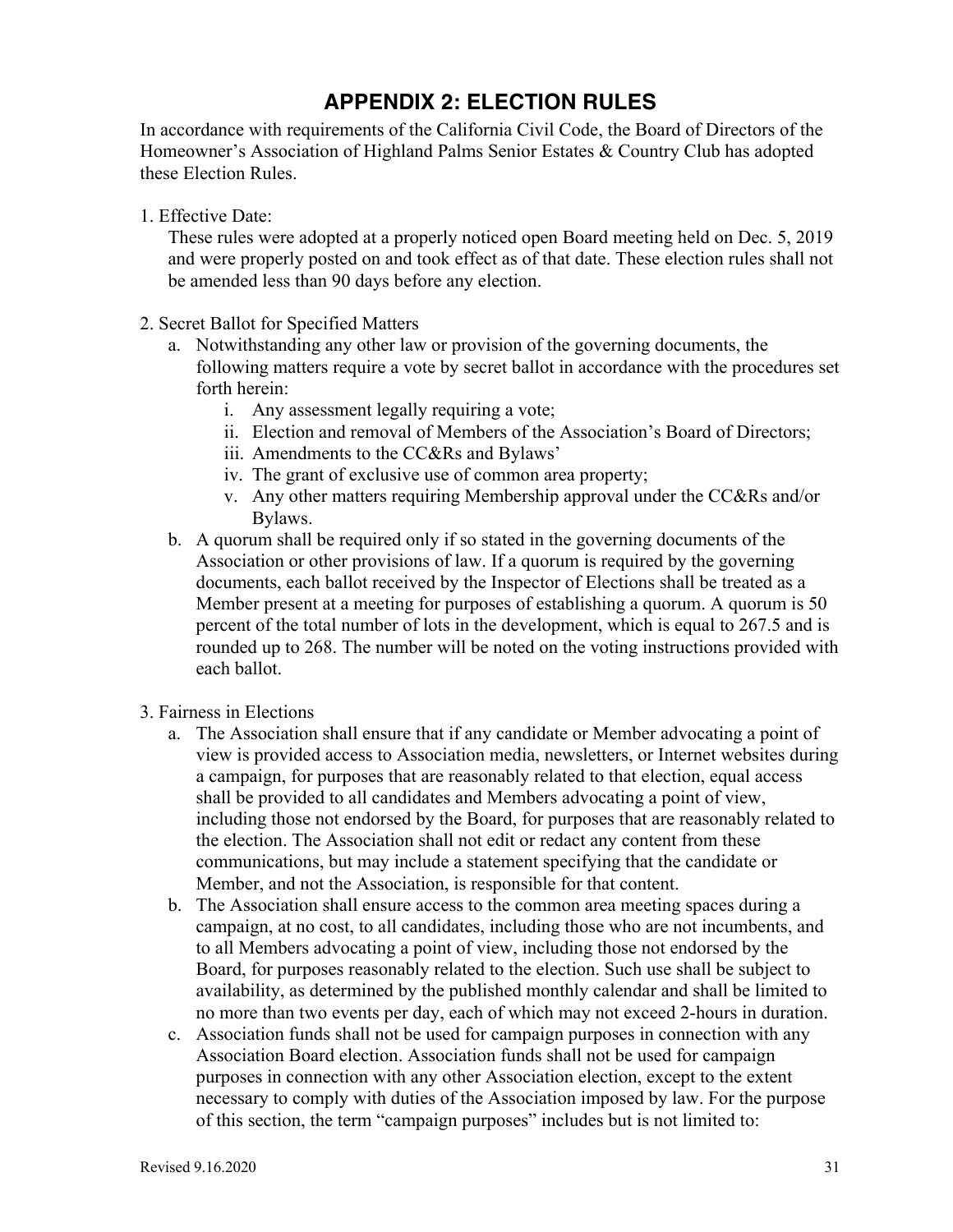- i. Expressly advocating the election or defeat of any candidate that is on the Association election ballot
- ii. Including the photograph or prominently featuring the name of any candidate on a communication from the Association or the Board, excepting the ballot and ballot materials, within 30 days of an election, provided that this is not a campaign purpose if the communication is one which requires that equal access be provided to another candidate or advocate.
- 4. Inspector of Elections
	- a. Ninety days prior to the date of the Annual Meeting, the Board shall, at an open meeting of the Board, select either one (1) or three (3) independent third party(ies) as Inspectors of Elections to:
		- i. Ensure that the Association mails out the ballots and a copy of the election rules at least 30 days prior to the Annual Meeting;
		- ii. Oversee all ballot measures and elections, including the election of Directors:
		- iii. Hear and determine all challenges and questions regarding any aspect of the election;
		- iv. Receive and maintain custody of all returned ballots;
		- v. Determine when the polls shall close, consistent with the governing documents;
		- vi. Conduct and Supervise the opening and counting of ballots;
		- vii. Determine the tabulated results of the election results; and
		- viii. Do such other acts as may be proper to conduct the election with fairness to all Members in accordance with the Davis-Stirling Act, the Corporations Code, and all applicable rules of the Association regarding the conduct of the election that are not in conflict with the Davis-Stirling Act.
	- b. For the purposes of this section, an independent third party includes, but is not limited to, a volunteer poll worker with the county registrar of voters, a licensee of the California Board of Accountancy, or a notary public. An independent third party may be a Member of the Association, but may not be a Member of, a candidate for, or a relative of a Member or candidate for, the Board of Directors. In addition, an independent third party may not be a person, business, or subdivision of a business entity who is currently employed or under contract to the association for any compensable services other than serving as an inspector of elections.
	- c. The Inspector of Elections may appoint up to two deputies to assist in fulfilling the duties of the office. Said assistants are subject to the same restrictions as the Inspector, as outlined in paragraph B above.
	- d. At any time during the voting period, the Board of Directors may require from the Inspector of Elections a count of the number of the Members who have submitted ballot envelopes.
	- e. At any time during the voting period, the Board of Directors may require from the Inspector of Elections a list of the lot numbers of Members who have submitted ballot envelopes.
	- f. In the case of an election in which ballot counting is conducted at a Board meeting, the Board may, by majority vote, adjourn the meeting between 5 and 30 days. The Inspector of Elections may extend the voting period for the same period of time.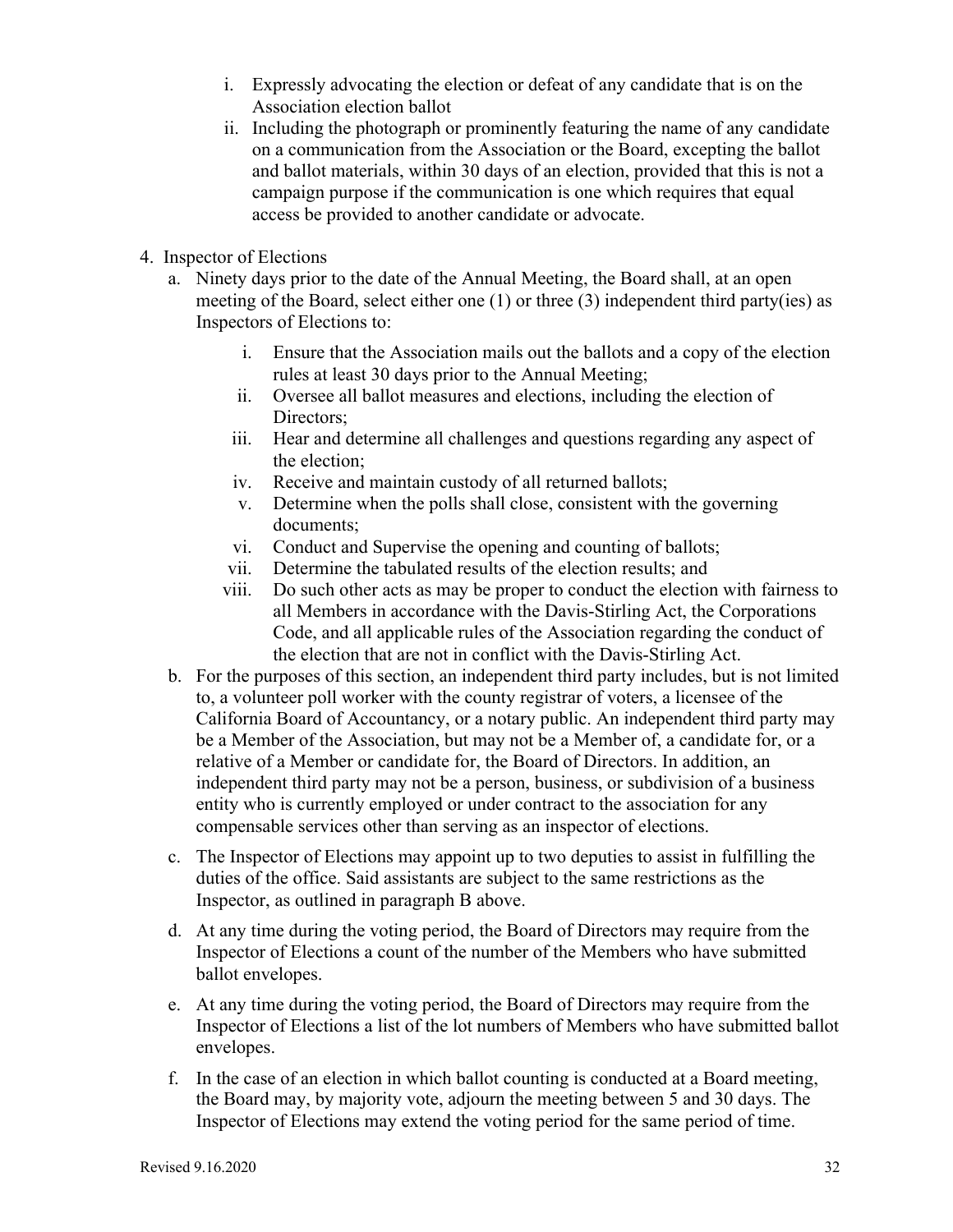- g. The Inspector of Elections shall perform these duties impartially, in good faith, to the best of the Inspector's ability, as expeditiously as practical, and in a manner that protects the interest of all members of the Association. If there are three inspectors of elections, the decision or act of a majority shall be effective in all respects as the decision or act of all. Any report made by the inspector or inspectors of elections is prima facie evidence of the facts stated in the report.
- 5. Qualifications for Candidates
	- a. The Association shall disqualify a person from nomination as candidate for not being a member at the time of nomination. If title to a separate interest parcel is held by a legal entity that is not a natural person, the governing authority of that legal entity shall have the power to appoint a natural person to be a member for purposes of these election rules.
	- b. All candidates for the Association's Board of Directors must meet the qualifications defined in Article 5 of the Association's Bylaws, which include but are not limited to:
		- i. Having a recorded ownership interest in a lot in the development;
		- ii. Must not have a recorded co-ownership interest in a lot with another person who is a Member of the Board;
		- iii. Must not be delinquent by more than 30 days in the payment of any Assessment.
		- iv. Must not have been convicted of a crime which would prevent the association from obtaining a fidelity bond.
	- c. Notwithstanding paragraph (iii) above, the Association may not disqualify a nominee for nonpayment of fines, fines renamed as assessments, collection charges, late charges, or costs levied by a third party. The person shall not be disqualified for failure to be current in payment of regular and special assessments if either of the following circumstances is true:
		- i. The person has paid the regular or special assessment under protest pursuant to Civil Code Section 5658; or
		- ii. The person has entered into a payment plan pursuant to Civil Code section 5665.
	- d. Before the Association disqualifies a person from nomination pursuant to this section, the Association must afford the person the opportunity to engage in Internal Dispute Resolution pursuant to Civil Code § 5900 et seq.
- 6. Qualifications for voters
	- a. In all matters submitted for a Membership vote, Members shall be entitled to one (1) ballot per Lot (regardless of the number of Members having an interest in the Lot).
	- b. The Association shall not deny a ballot to a member for any reason other than not being a member at the time the ballots are distributed. For purposes of this paragraph, a member includes a person with general power of attorney for a member. A ballot cast by person with general power of attorney for a member must be counted if returned in a timely manner.
	- c. Where there is more than one owner of a property subject to the Association's CC&Rs, all such co-owners shall be Members and may attend any meeting of the Association, but only one co-owner shall be entitled to exercise the vote to which the property is entitled. Fractional votes shall not be allowed.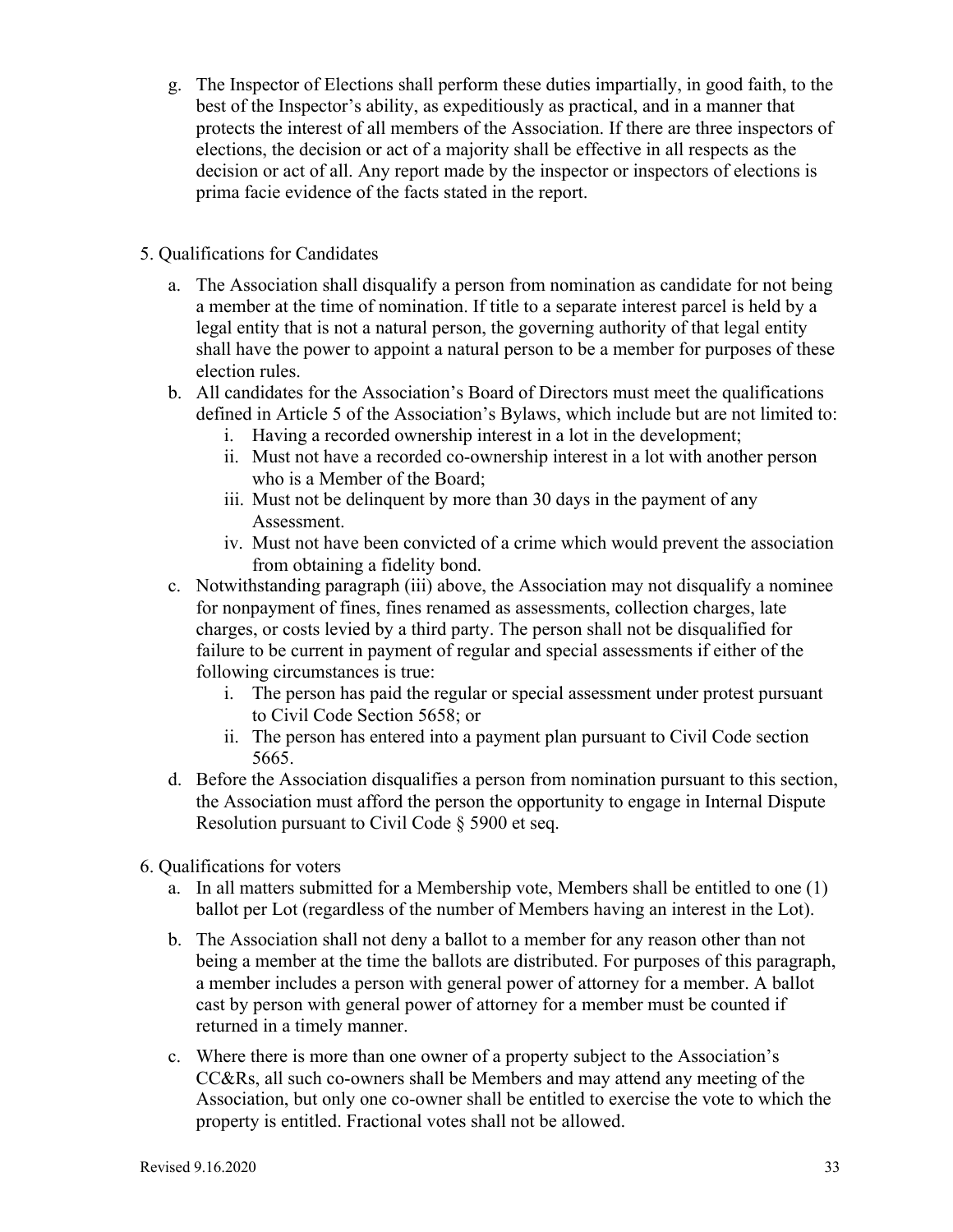- d. Unless the Inspector of Election receives a written objection prior to the close of balloting from a co-owner, it shall be conclusively presumed that the voting Member is acting with the consent of his or her co-owners.
- 7. Nominations
	- a. Each year at the last general Membership meeting before the deadline for submitting nominations, the Board shall solicit nominations of candidates for election to the Board of Directors. The solicitation also shall be published in Association media, newsletters, or Internet websites and posted on the public bulletin Board in the development.
	- b. The notice shall include the qualifications for election to the Board of Directors.
	- c. All nominations must be received no later than 30 days before the deadline for the membership to be given a list of the candidates and to be advised of the time and date of the Annual Meeting/vote.
	- d. Nominations may be made in writing or from the floor during a Membership meeting. Qualified candidates may nominate themselves, provided they do so prior to the close of nominations.
	- e. Write-in candidates are not permitted.
- 8. Balloting Procedures
	- a. At least ninety (90) days prior to the Annual Meeting and at least 30 days before any deadline for submitting a nomination, the Association shall give notice of the election procedure & the deadline for submitting nominations and where to submit nominations. Members may request individual delivery of the nomination notice pursuant to Civil Code section 4040. Except for the meeting to count the votes required in section 9, an election may be conducted entirely by mail.
	- b. At least 30 days before the ballots are distributed, the Board shall prepare a voter list and a candidate registration list. The voter list shall include each voter's name, voting power, lot number, and mailing address.
	- c. At least 30 days before the ballots are distributed, the Association shall notify members of the right to verify the accuracy of their individual information on the voter list and the candidate registration list. The Association or member who discovers an error or omission on either of these lists must report the error or omission to the inspector of election who must make the correction within two business days.
	- d. At least 30 days before the ballots are distributed, the Association shall give notice of:
		- i. The date, time, and address to return ballots;
		- ii. The date, time, and location of the meeting where ballots will be counted; and
		- iii. The list of candidates.
	- e. At least 30 days before an election, the Inspector of Elections must mail, or cause to be mailed both of the following:
		- i. The ballot or ballots; and
		- ii. A copy of these election rules.
			- i. Delivery of these election operating rules may be accomplished by either of the following methods:
				- 1. Posting the election operating rules to an internet website and including the corresponding internet website address on the ballot together with the phrase, in at least 12-point font: "The rules governing this election may be found here:"; or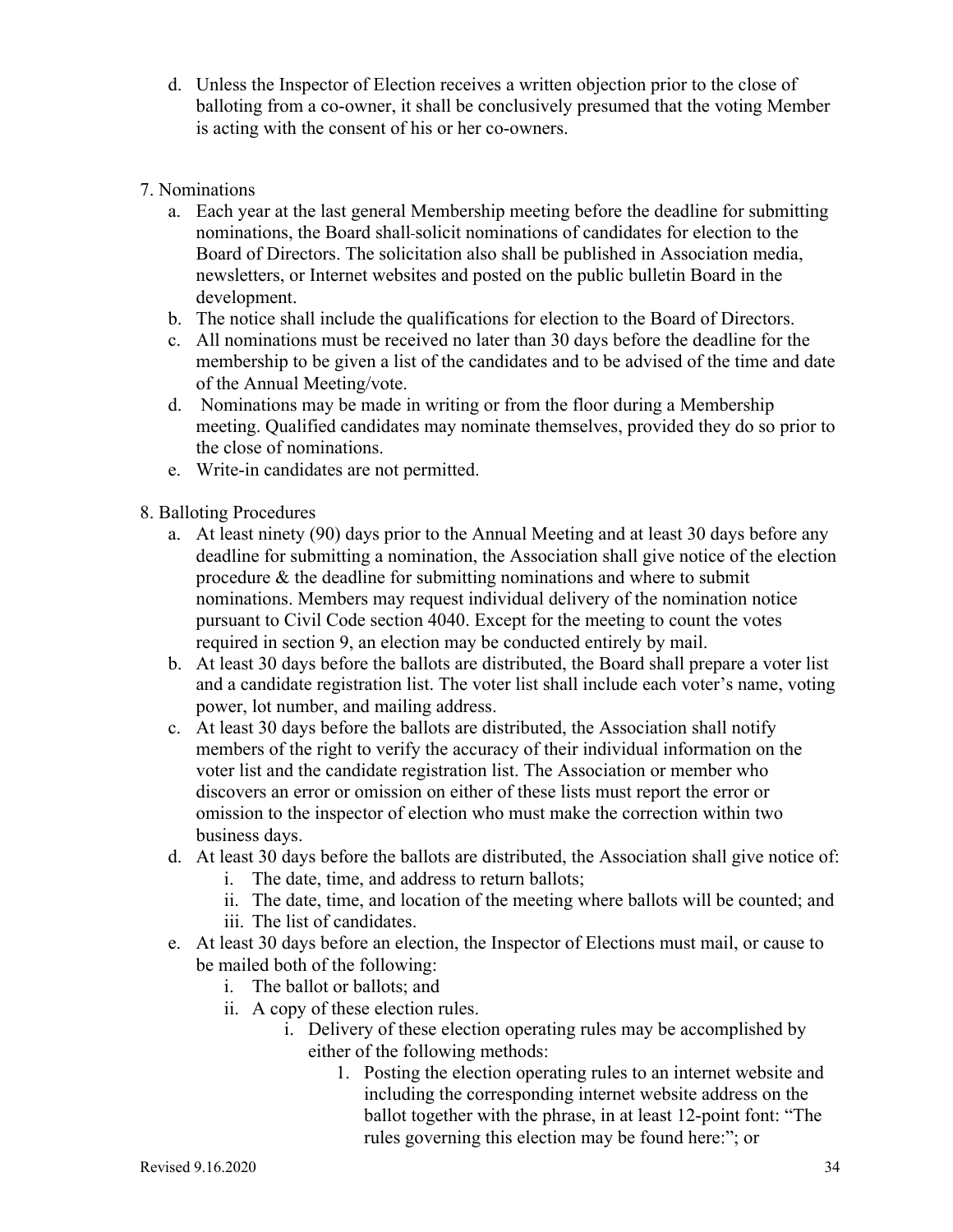- 2. (ii) Individual delivery with the ballot package.
- f. Proxies and Cumulative voting are not permitted.
- g. A quorum is not required for election of Members of the Board of Directors.
- h. Ballots and two (2) preaddressed envelopes with instructions on how to return ballots shall be mailed by first-class mail or delivered to every Member not less than thirty (30) days prior to the deadline for voting. In order to preserve voter confidentiality, a voter may not be identified by name, address, or Lot or parcel on the ballot.
	- i. The ballot itself is not signed by the voter, but is inserted into an envelope that is sealed. This envelope is inserted into a second envelope that is sealed. In the upper left-hand corner of the second envelope, the voter prints and signs his or her name and indicates the address or separate interest identifier that entitles him or her to vote.
	- ii. The second envelope is addressed to the Inspector of Election, who will be tallying the votes. The envelope may be mailed or delivered by hand to a location specified by the Inspector of Election. The Member may request a receipt for delivery.
	- iii. No ballots may be returned to any employee, officer or Board Member of the Association. An exception is made for ballots returned by mail to the Association office provided they are turned over unopened to the Inspector of Elections in a timely manner.
- i. The Ballot itself shall:
	- iv. Set forth the proposed action;
	- v. Provide an opportunity to approve or disapprove each item submitted for a vote;
	- vi. Set forth the number of ballots needed to satisfy the quorum requirement;
	- vii. Specify the percentage of votes required to pass the proposal; and
	- viii. State a deadline by which the ballot must be returned in order to be counted.
- 9. Determining the Voting Outcome
	- a. All votes shall be counted and tabulated by the Inspector of Election in public at a properly noticed open meeting of the Board of Directors or of the General Membership. A quorum of Members need not personally attend such a meeting. Any candidate or other Member of the Association may witness the counting and tabulation of the votes. No person, including a Member of the Association or a Member of the Board of Directors shall open or otherwise review any ballot prior to the time and place at which the ballots are counted and tabulated. However, the Inspector of Election, or his or her designee, may verify the Member's information and signature on the outer envelope prior to the meeting at which the ballots are tabulated.
	- b. The tabulated results of the election shall be promptly reported to the Board of Directors of the Association and shall be recorded in the minutes of the next meeting of the Board of Directors and shall be available for review by Members of the Association.
	- c. In the event of a tie in an election for the Board, a runoff shall be held unless both candidates agree to allow the Inspector of Elections to determine the winner by a coin flip or by the drawing of names.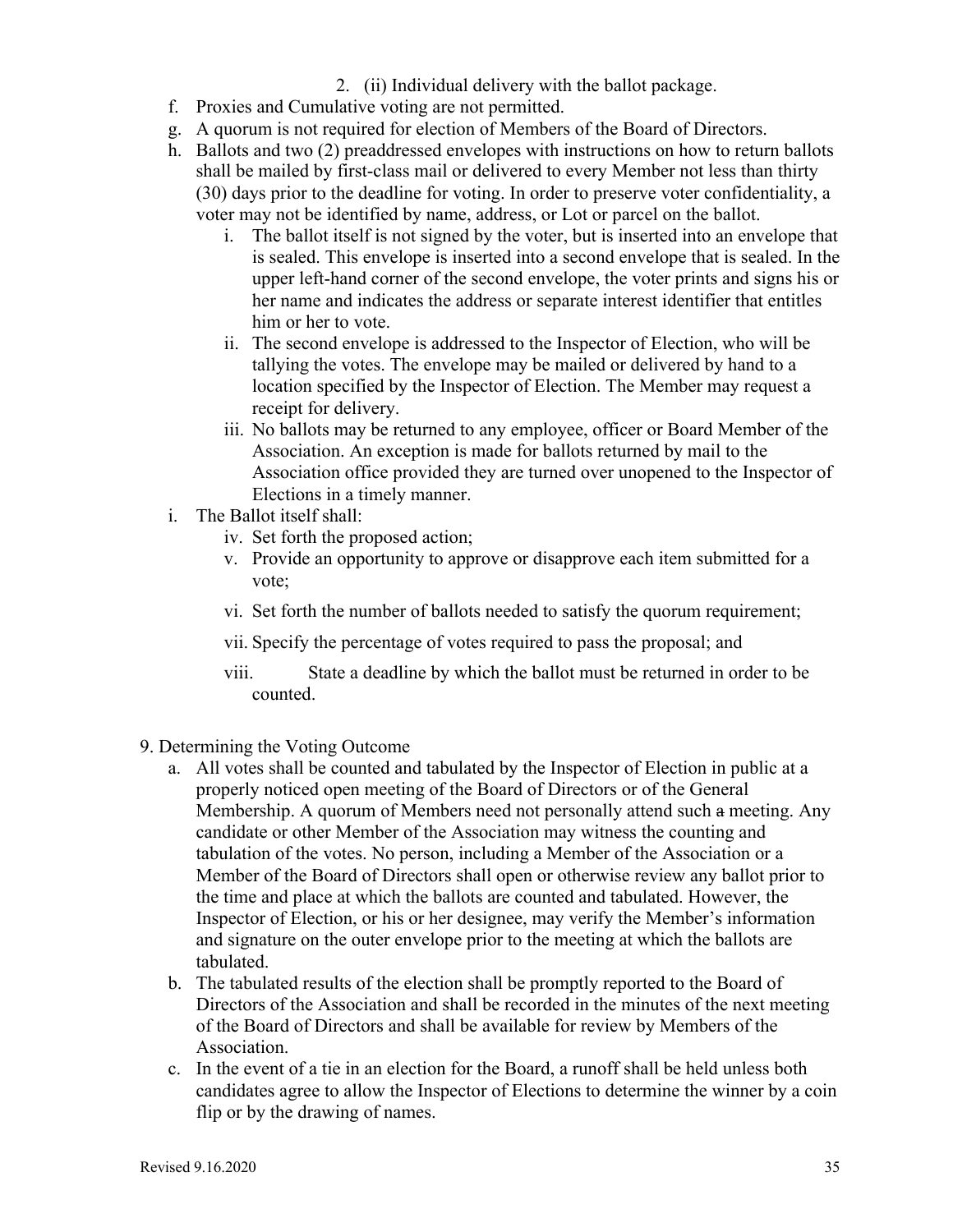- d. Within 15 days of the election, the Board shall publicize the tabulated results of the election in a communication directed to all Members.
- 10. Recounts
	- a. Any Member of the Association may demand a recount provided:
		- i. It is made in writing to the Inspector of Elections within five days after the election results have been announced.
		- ii. The Member pays in advance for the cost of the Recount. Monies advanced by the Member shall be refunded by the Association if the outcome of the election is changed by the recount; and
		- iii. The recount is conducted in a manner that preserves the confidentiality of the vote.
	- b. The recount must commence not more than seven days following the request for the recount and must be supervised by the Inspector of Elections. The recount may be observed by Members of the Association.
	- c. No election materials may be touched or handled by any person without the express consent of the Inspector of Elections and under the supervision of the Inspector.
	- d. The results of the recount must be reported to the Board of Directors and the Membership and must be recorded in the minutes of the next Board meeting.
- 11. Custody of Election Materials
	- a. The sealed ballots, signed voter envelopes, voter list, and candidate registration list shall at all times shall be in the custody of the inspector or inspectors of elections or at a location designated by the inspector or inspectors until after the tabulation of the vote, and until the time allowed by Civil Code §5145 for challenging the election has expired, at which time custody shall be transferred to the Association.
	- b. In the event of a recount or other challenge to the election process, the inspector (s) shall, upon written request, make the ballots available for inspection and review by Association Members or their authorized representatives. Any recount shall be conducted in a manner that shall preserve the confidentiality of the vote.
	- c. After the transfer of the ballots to the Association, the ballots shall be stored by the Association in a secure place for no less than one year after the date of the election.
- 12. Conflict

In the event of a conflict between these rules and any provision of any other governing documents, the other governing documents (e.g. Articles, CC&Rs, Bylaws) shall control as provided for in Civil Code §4205, provided that the conflicting governing document provisions are consistent with the law.